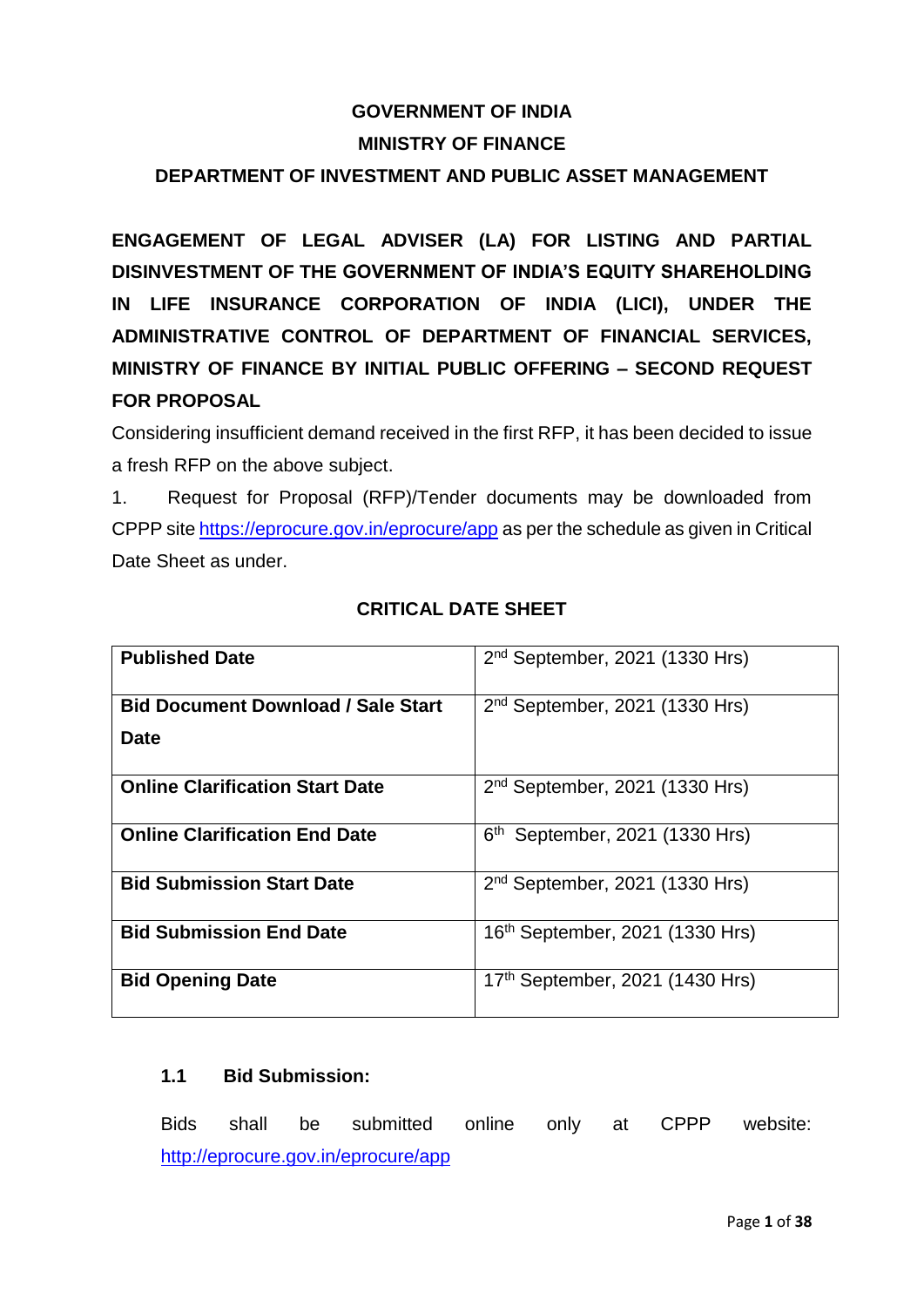- 1.2 Bidders are advised to follow "Instructions To Bidders for Online Bid Submission" provided in **Annexure- II.**
- **1.3** Bid documents may be scanned with 100 dpi with black and white option which helps in reducing size of the scanned document.
- 1.4 Not more than one bid shall be submitted by one bidder or bidders having business relationship. Under no circumstance will father and his son(s) or other 'relative' or 'related parties', as the case may be, as defined under the Companies Act 2013 would be allowed to bid for the same contract as separate competitors. A breach of this condition will render the bids of both parties liable to rejection.
- 1.5 Bidder who has downloaded the bid from Central Public Procurement Portal (CPPP) website [https://eprocure.gov.in/eprocure/app,](https://eprocure.gov.in/eprocure/app) shall not tamper/modify the bid form including downloaded price bid template (BOQ) in any manner. In case if the same is found to be tampered /modified in any manner, bid will be completely rejected.
- 1.6 Intending Bidders are advised to visit this website and DIPAM's website, https://dipam.gov.in/ regularly till closing date of submission to keep themselves updated as any change/ modification in the 'Request for Proposal (RFP)' will be intimated through the website only by corrigendum / addendum/ amendment.
- 1.7 Bids will be opened as per date/time as mentioned in the RFP Critical Date Sheet. After online opening of Technical-Bid the results of their qualification as well as Price-Bid opening will be intimated latter.

#### **2. Introduction**

2.1 The Life Insurance Corporation of India (hereinafter referred to as "LICI" or as Corporation), a statutory Corporation constituted under the LIC Act 1956, is a leading life insurer of India wholly owned by the Government of India ("GoI" or "Government"). LICI has three branches outside India in UK, Fiji and Mauritius, a wholly owned subsidiary in Singapore and Joint Ventures in Bahrain, Kenya, Sri Lanka, Nepal, Saudi Arabia and Bangladesh. Its subsidiaries in India include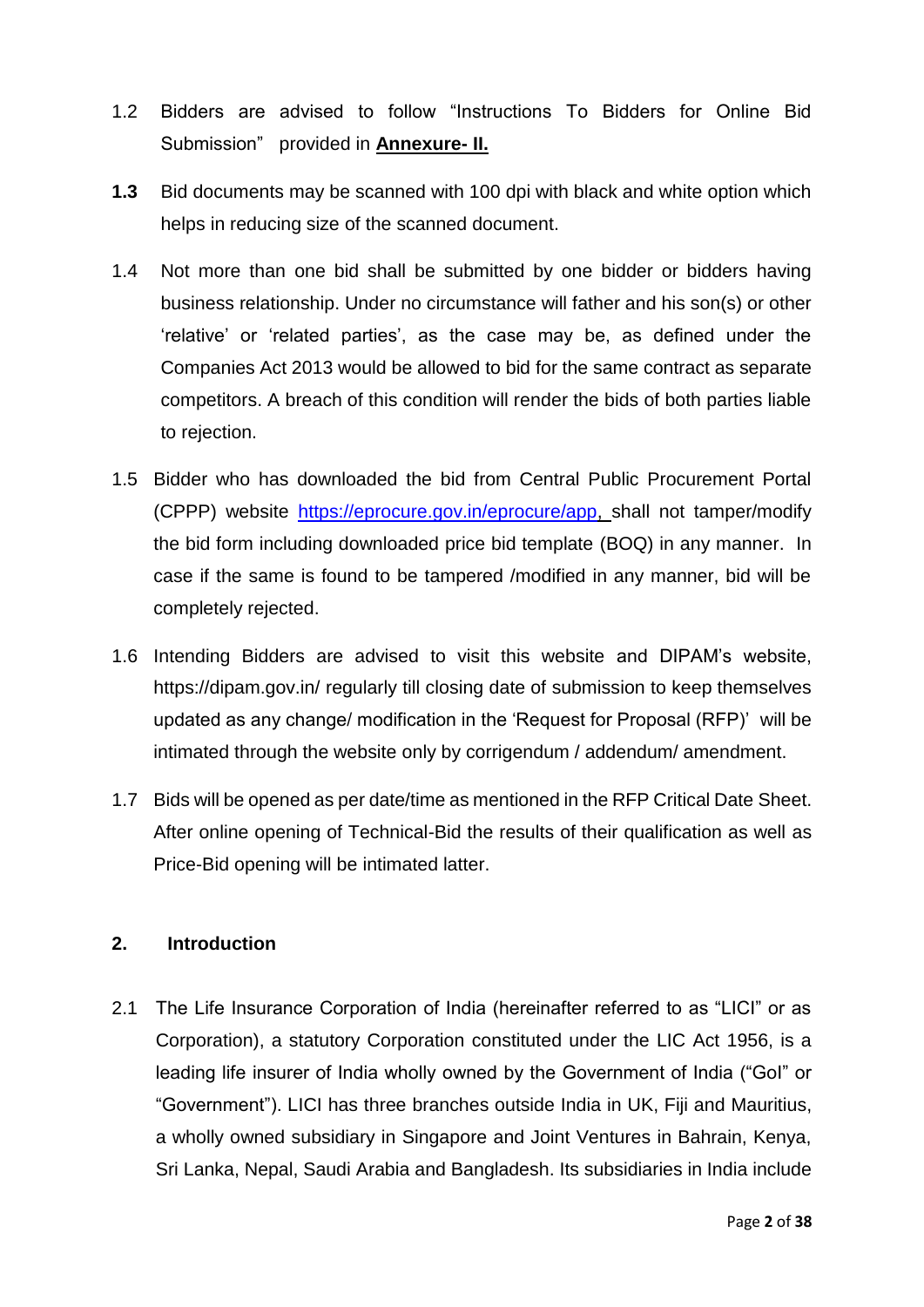LIC Pension Fund Ltd, and LIC Cards Services Ltd. Its associates include IDBI Bank Ltd, LIC Mutual Fund. and LIC Housing Finance Limited.

- 2.2In Budget speech of 2020-21, Finance Minister, inter-alia, made the following announcement-"Listing of companies on stock exchanges discipline a company and provides access to financial markets and unlocks its value. It also gives opportunity for retail investors to participate in the wealth so created. The Government now proposes to sell a part of its holding in LICI by way of Initial Public Offer (IPO).
- 2.3 The listing of shares of the LICI on stock exchanges would entail part-sale of Government's stake in LICI and to raise fresh equity share capital for LICI as well, through a prospectus based "Initial Public Offer" (IPO) in the domestic market as per SEBI Rules and Regulations.
- 2.4 The percentage of paid-up equity to be issued/divested as part of the IPO will be determined based on the post issue capital of LICI calculated in consonance with the clause 19 (2) of the Securities Contracts (Regulation) Rules, 1957 (SCRR). A part of the public offering may be reserved for employees and policyholders of LICI.

#### 3. **Proposal**

- 3.1 The Department of Investment and Public Asset Management (DIPAM), on behalf of Government of India, requires the services of reputed Law Firms with experience and expertise in Initial/Further Public Offerings in capital markets to act as Legal Advisors and to assist the Government in the process of listing of LIC. **The Domestic Law Firm will act as the Legal Adviser to the transaction and should submit proposal in consortium with an International Law Firm of Repute, with similar experience and expertise in Public Offerings in capital markets.**
- 3.2 The confirmation letter duly signed by the authorized signatory of the Consortium Partners (International Law Firm) may be furnished along with the proposal, in support of their willingness to be a part of the Consortium.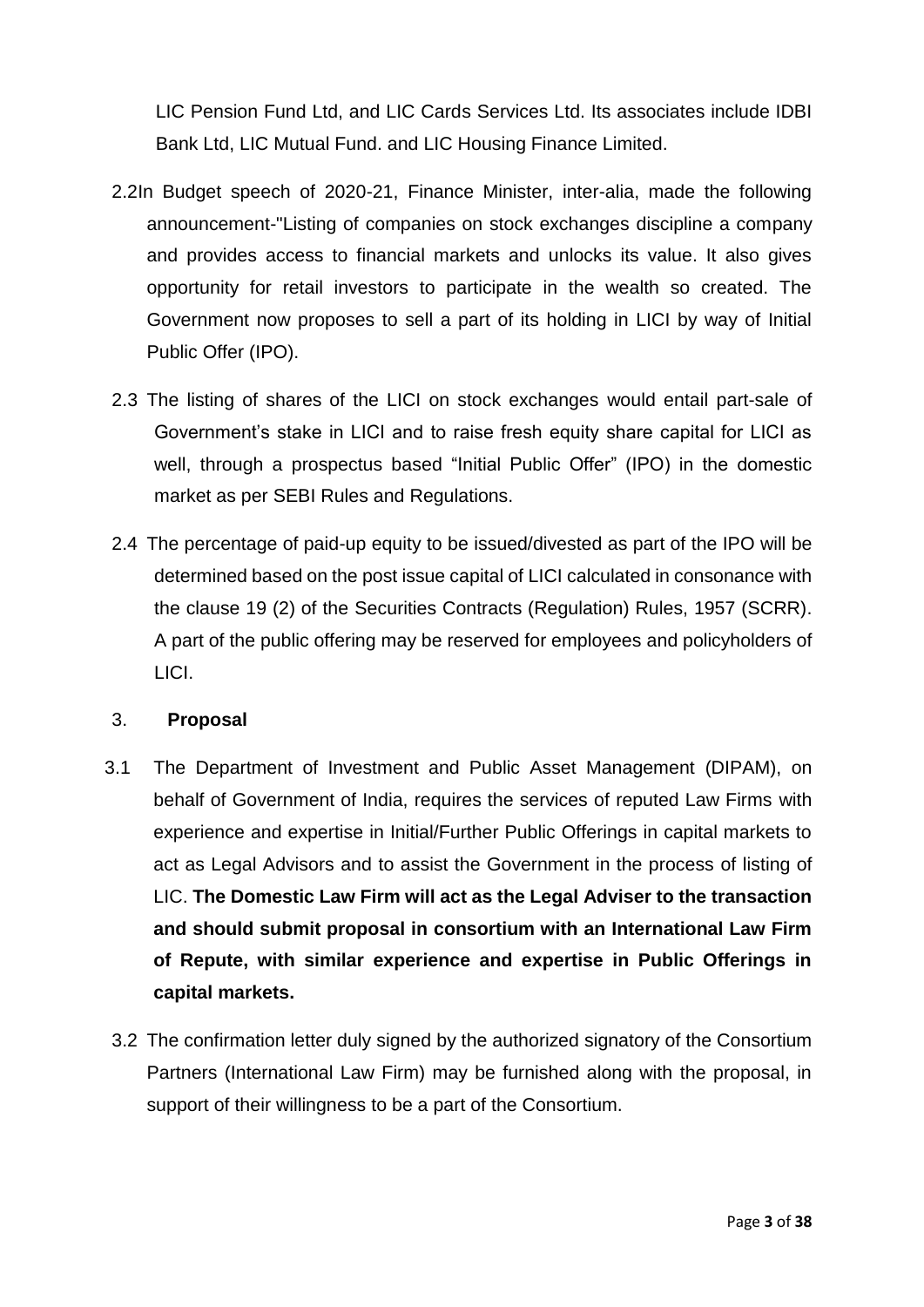3.3 The scope of work of domestic Law Firm is as detailed in **Annexure-III** and that of the International Law Firm is as detailed in **Annexure-IV.** The scope of work is indicative and not exhaustive. Decision of DIPAM would be final in this regard.

### **4. Proposal format**

4.1 Interested Law Firm may submit their Proposal in the following format. Information in respect of the International Law Firm may also be submitted in this format.

4.2 Bidders submitting the proposals should note that the International Law Firm with whom they decide to tie up should have the relevant experience of managing Indian Capital market transactions i.e. IPOs/FPOs (Rule 144A or Reg S transactions) as advisers to the issuer or underwriters with drafting responsibility for the customary sections of the offer document and preparing international wraps together with requisite experience and capacity toissue10b-5 letter (Under relevant rules of US SEC Act) or to issue any other opinion required for capital market transactions as is customary or mandatory.

## **4.3 Format for proposal**

The Proposals are to be submitted in detail as indicated in the following Sections. The weightage for evaluation of the Legal Advisers in respect of each criterion has been indicated against each Section.

**Section A: Experience and capability in handling Initial Public Offerings:**(Weightage for evaluation 25/100)

- i. Profile of the organization
- ii. Capability, capacity and previous experience of the Firm and expertise in handling such assignments.
- iii. Details of domestic/international offerings handled as Legal Adviser to the Issuer/ Company/ BRLMs.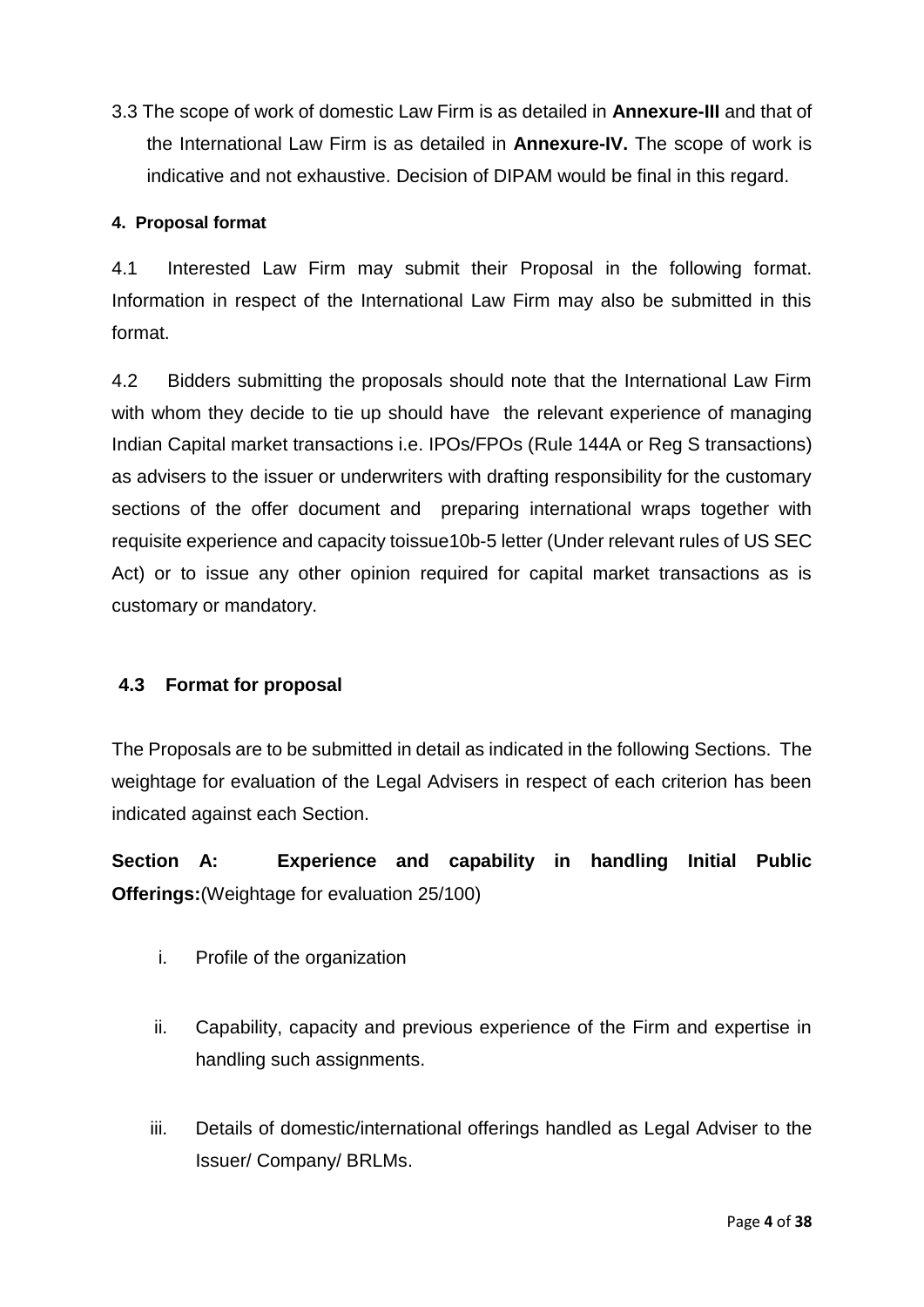- iv. Details of domestic/international public offering as Legal Adviser to Issuer/Company/BRLMs in the area of Banking, Financial Services and Insurance sector
- v. Details of initial public offerings managed as legal adviser to the Issuer/ Company/ BRLMs, are to be furnished in the format given in **Annexure I**, in the respective bids. Details should include the name of the company and issue size for period between 1<sup>st</sup> April, 2016 to 31<sup>st</sup> March, 2021. Details to be provided for both domestic and international Legal Adviser.
- vi. Demonstrate the ability to work with Government and in coordination with BRLMs and other intermediaries as a part of team, including ability to coordinate the work of International Law Firm.

#### **Section B: Infrastructure & Manpower:** (Weightage for evaluation 25/100)

- i. Details of infrastructural facilities like office, manpower etc. in India (specifically Mumbai & Delhi) and abroad,
- ii. Detailed profile of the core and support teams (with CVs of each team member detailing qualification and relevant experience) that will be deployed on each assignment in the event of selection.

## **Section C: Understanding of the Regulatory framework:** *(Weightage for***)** evaluation 15/100)

- i. Demonstrate understanding of the legal, policy & regulatory issues in Public Offerings, i.e. SEBI, IRDAI, RBI, Companies Act, FDI etc.
- ii. Indicate the firm's expertise in handling the regulatory requirements and securing the required approvals from the concerned authorities.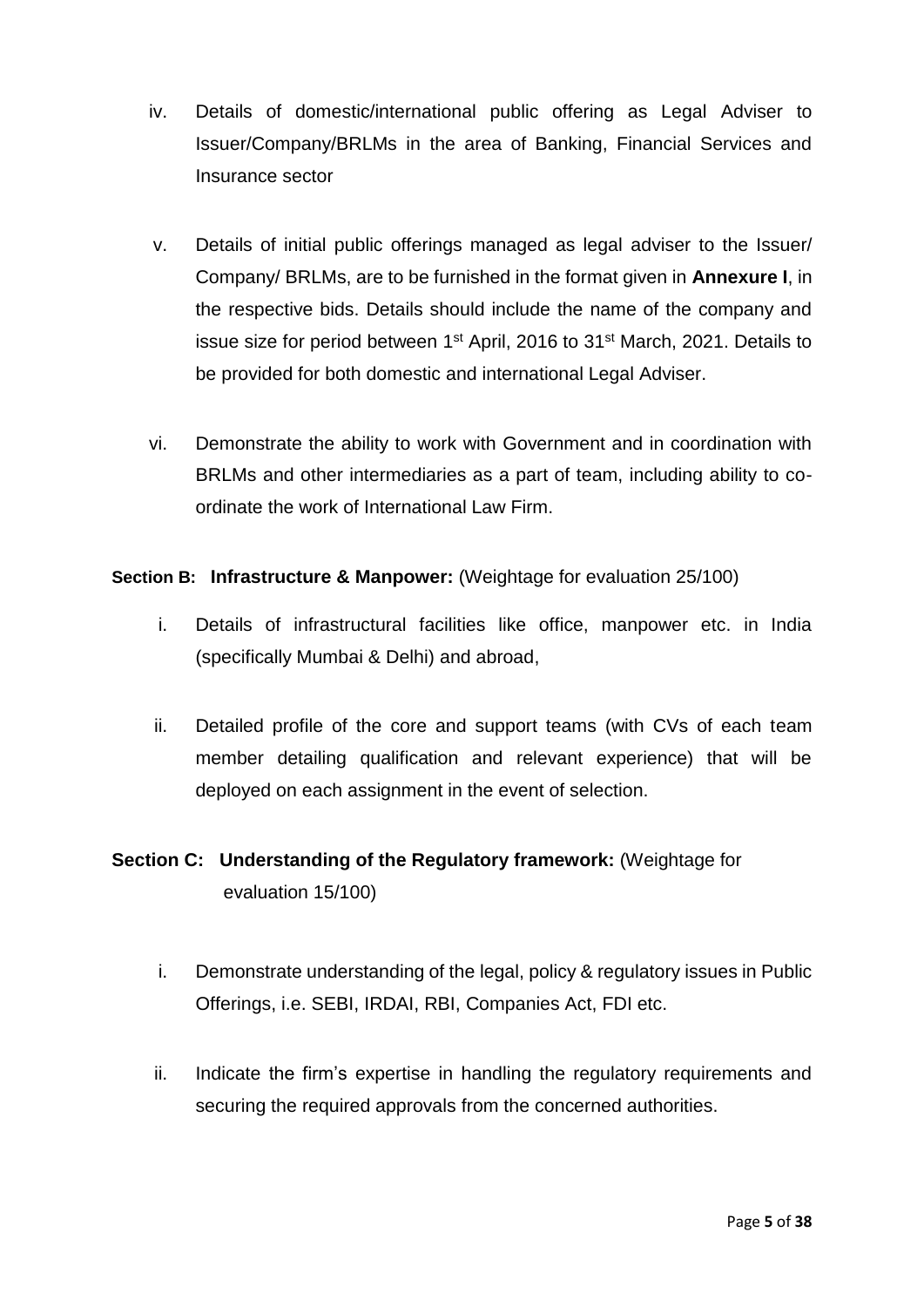iii. Past experience of dealing with such capital market transactions in the life insurance space.

## **Section D: Indicative Timeline:** (Weightage for evaluation 10/100)

i. Demonstrate ability to deliver in accordance with tight timetable requirements and the ability to commit key personnel for the entire duration of the transaction.

## **Section E: Strategy for the Initial Public Offerings:** (Weightage for evaluation 25/100)

- i. Indicate intended approach to the proposed transactions including the sequencing of the transaction.
- ii. Indicate strength in due diligence required for the public offerings and advising Issuer on uploading data in the data room in an organized manner and preparation of deal bible
- iii. Demonstrate capability of preparing quality document to be filed with Stock Exchanges, SEBI (preparation of the DRHP/RHP) and other regulatory authorities or the agreements that are required to be entered into in the course of the transaction.

## **5. Undertaking – To be furnished along with the proposal**

*"We certify that there has been no conviction by a Court of Law or indictment/adverse order by a regulatory authority for a grave offence (as* defined in O.M. No.  $5/3/2011$ -Policy dated  $8<sup>th</sup>$ June, 2011 – Annexure-VII)*against us or [any person, entity, partnership concern, body corporate or trust which is controlled by our concern or which controls our concern ("Affiliates")]<sup>1</sup>OR [ any of our parent, subsidiaries or associate companies as defined under Companies Act, 2013("Affiliates")]<sup>2</sup> . It is further certified that* 

**.** 

<sup>1</sup>**Note**: Applicable in case the bidder is not a company.

<sup>2</sup>**Note**: Applicable in case the bidder is a company.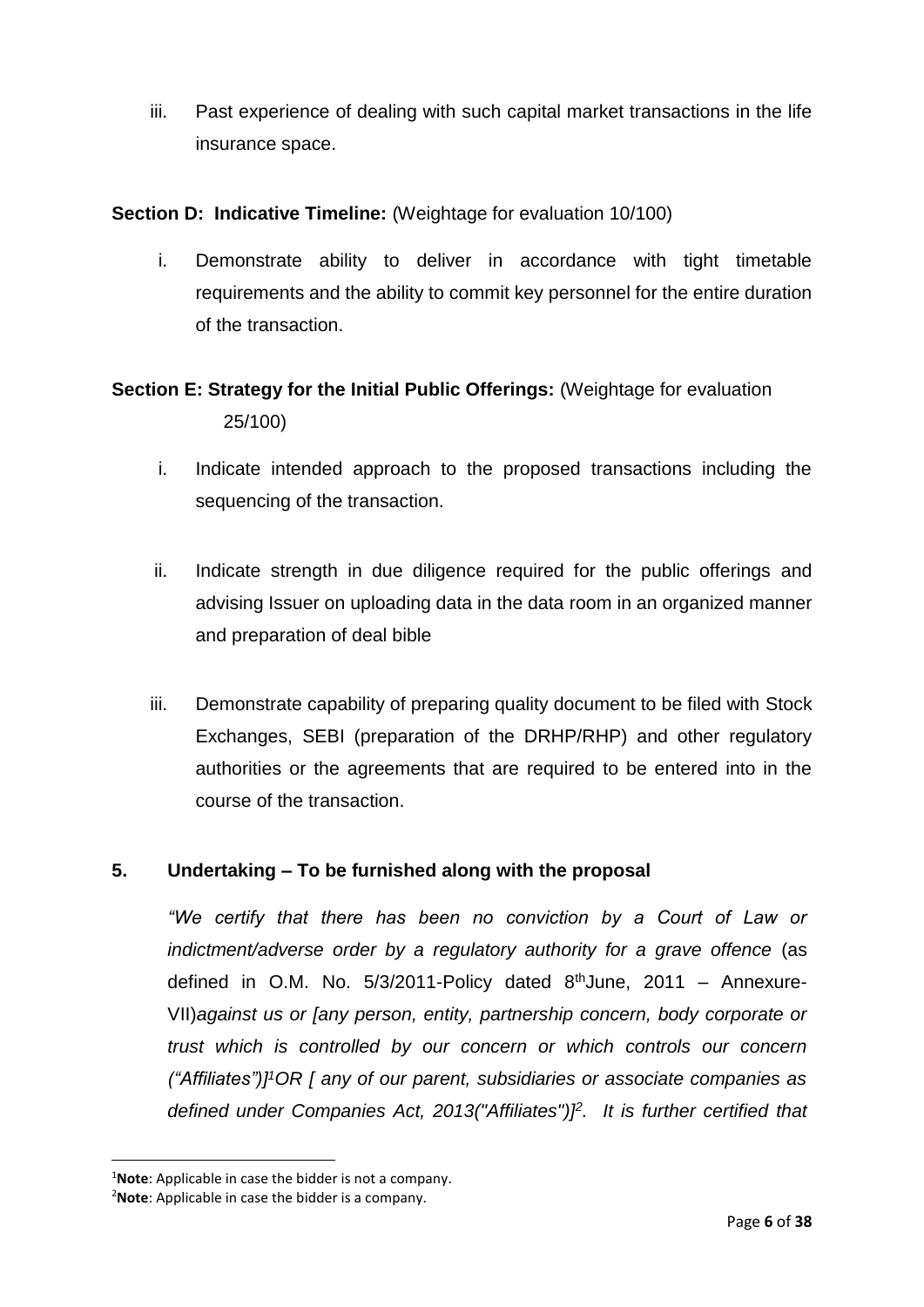*there is no investigation pending against us or our Affiliates or the CEO, Directors/ Managers / key employees or Partners of our concern or of our Affiliates, except as explicitly disclosed, in a case, which, if decided against, shall render us ineligible. It is certified that no conflict of interest as defined in O.M. No. 5/3/2011-Policy dated 8th June, 2011), exists as on date except as explicitly disclosed and if in future such a conflict of interest arises, we will intimate the same to the Government of India/LICI.*

*Further, we certify that as on the date we are not advising or acting on behalf of or associated with any other person or entity (including any company, partnership, proprietary concern or individual or an HUF or association of persons or body of individuals) which is engaged in the same line of business as that of LICI, in respect of any transaction of same nature as the transaction for which the Government and/ or LICI (being disinvested) is proposing to select the Adviser, except for the list of the mandates, duly signed by us, in the same line of business and for the same type of transaction, as enclosed.*

*Further, we certify and undertake that for a period commencing from the date of our appointment (if so appointed) as the Adviser till the completion of the transaction, we shall keep the Government/LICI informed of any mandate/contracts entered into, to advice or act on behalf of or associate ourselves with, any other person or entity (including any company, partnership, proprietary concern or individual or an HUF or association of persons or body of individuals) which is engaged in the same line of business as that of LICI, in respect of any transaction of same nature as the transaction in respect of which we have been appointed as the Adviser."*

(The certificate should be signed by the authorized signatory of the Bidder.)

#### **Note:**

**.** 

*(i) The content of the certificate must not be changed. Clarification, if any, may be provided separately. In case any disclosures are made towards ongoing*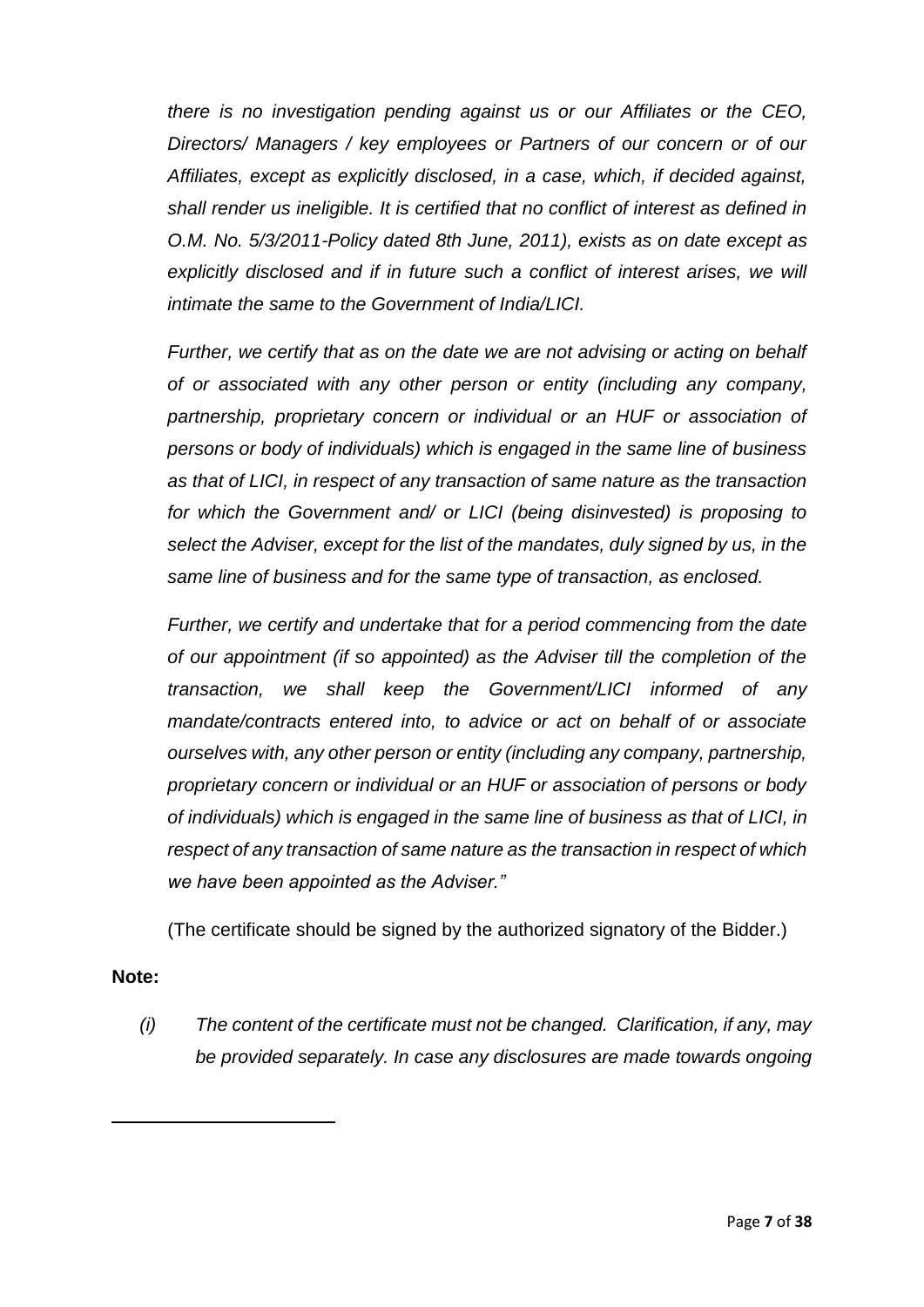*investigations or conflict, the decision of DIPAM on impact of such disclosure on the eligibility of Bidder shall be final and binding.* 

*(ii) In O.M. No. 5/3/2011-Policy dated 8th June, 2011 "Sister concern" should be read as :*

*For a Company - "Parent, Subsidiary and Associate"*

*For others - any person, entity, partnership concern, body corporate or trust which is controlled by the concern or which controls the concern*

- *(iii) For the purposes of this RFP, the term 'Adviser' shall be read to mean Legal Adviser appointed for the IPO of LICI*
- *(iv) Similar transaction would mean the IPO of a Life Insurance firm in India*
- *(v) There is no EMD / Non-refundable fee for bidders.*

#### **6. Submission of Proposal**

- 6.1 The proposals are required to be submitted in two Covers as per the following:
- **(i) Cover 1(online)**Technical bid along with certification mentioned in, RFP as per format in paragraphs 4.3 above, to be uploaded by bidders online to CPP portal before bid submission end date/time as per critical date sheet and shall contain the following:
	- **(a)** List of IPOs managed as Legal Adviser to the Issuer/ Company/ BRLMs as per **Annexure-I.**
	- **(b)** Certificate, duly signed by the authorized signatory of the bidder as per **Annexure-VII** mentioned in para 5. In case the certificate is not appropriately signed, digitally or otherwise, the proposal may be rejected by DIPAM.
	- **(c)** Tender acceptance Letter as per **Annexure – V**
	- **Note:***The bidders are also required to send soft copy of the technical bid through email to the officer mentioned in para 11 below after the opening of the bids.*
	- **(ii) Cover 2(online)**containing the Financial bid that should be submitted in the BoQ format provided online along with the Tender document, to be opened only after the presentations and of only those parties who qualify in the technical evaluation. The bids will be opened in the presence of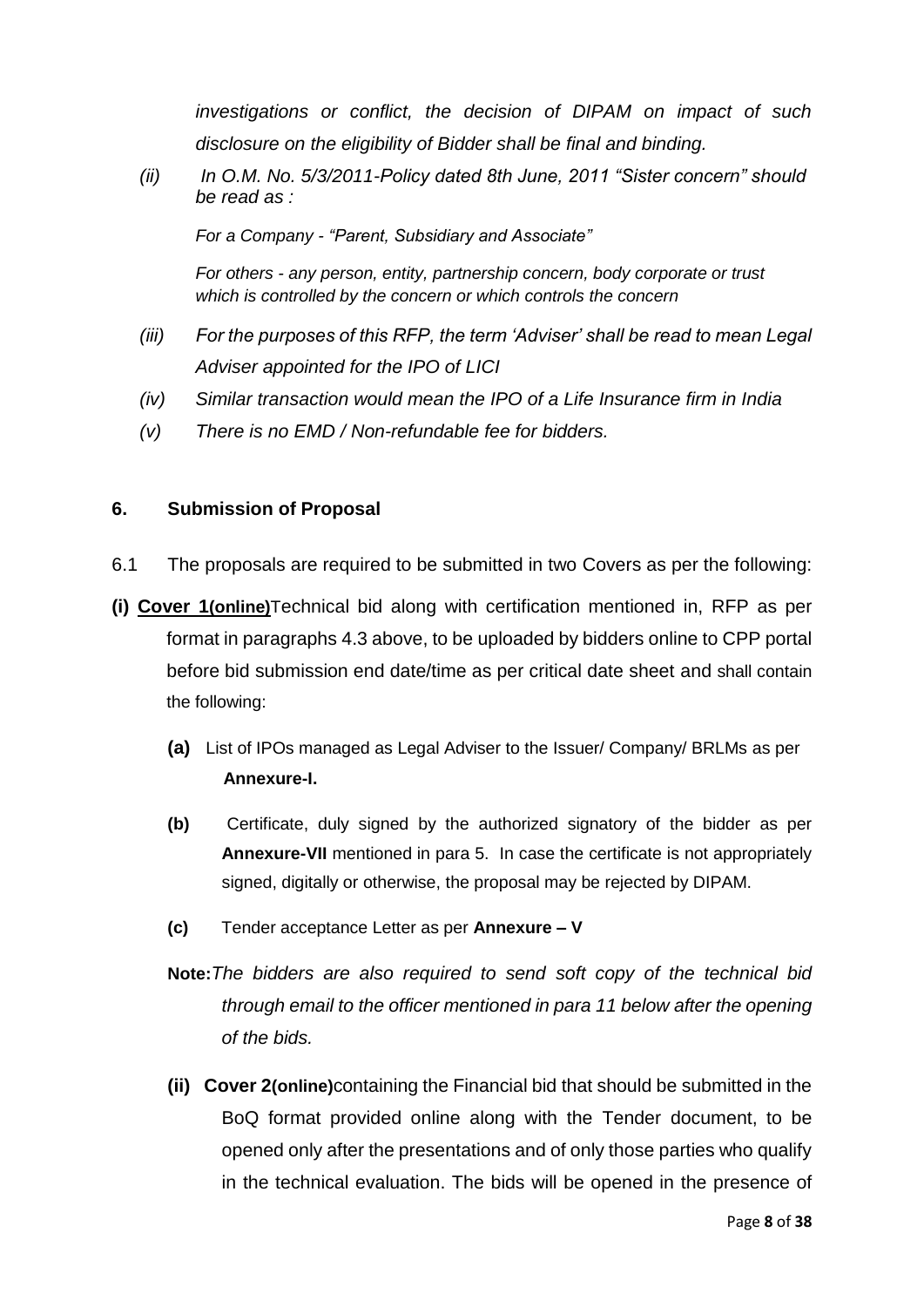the bidders (who are technically qualified based on presentations) immediately after the presentations. Bids with conditionality will be summarily rejected. There should be no indication of financial bid (quote) in Technical bid else the bid is liable for rejection.

- 6.2 Bids shall be uploaded online to CPP portal before bid submission end date/time as per critical date sheet. Manual bid submissions will not be accepted.
- 6.3 The Proposals will be downloaded from the CPP Portal and sent to the Technical Bid - Opening Committee of DIPAM to check the veracity of the documents.
- 6.4 The Government reserves the sole right to accept or reject any or all Proposals thus received without assigning any reasons thereof.

### **7. Evaluation process**

- 7.1 Qualified and interested Law Firms (applicants), together with the Consortium Partner (International Law Firm), will be required to make a presentation in respect of their Proposal before a Selection Committee. The schedule of presentation will be posted on DIPAM's website [\(www.dipam.gov.in\)](http://www.dipam.gov.in/), in due course.
- 7.2 The Selection Committee will evaluate the applicants on the criteria, mentioned in para 4.3 above and based on their Proposal and presentation; short-list them for considering their financial bids. Only the applicants scoring 70 marks out of 100 marks will be technically shortlisted.
- 7.3 After the short listing of Bidders based on their presentations, the HLC would open the Financial Bids of only short-listed Bidders. The short-listed bidders, if they so desire, may remain present at the time of opening of the financial bids. The marks scored by the short listed bidders will be announced before opening of the financial bids. The date and time of opening of the financial bids would be announced at the time of the presentations.
- 7.4 The marks scored by the short listed bidders in the technical evaluation will then be given a weightage of 80. Similarly the financial bids of the short listed bidders will be given a weightage of 20. The score on the basis of Combined Quality Cum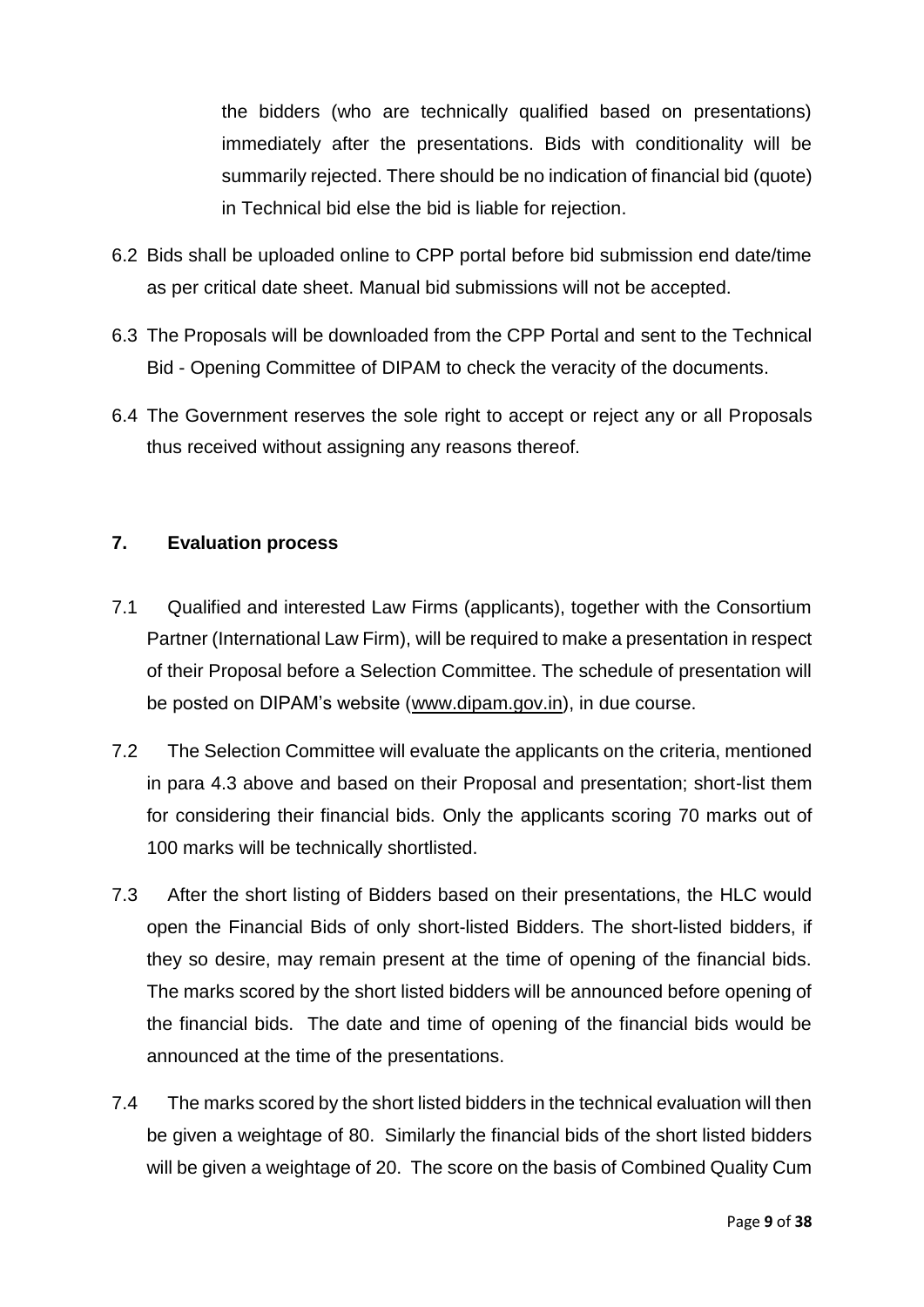Cost based system (CQCCBS) of technical and financial bids will determine the H1, H2, H3 and so on. The party scoring the highest points/marks (H1) based on the above principles would be appointed for the transaction.

## **8. Requirements for Financial Bids**

- 8.1 The applicant is required to quote a lump sum fee inclusive of the International Law Firm but exclusive of applicable Goods and Service Tax. The Fee quoted by selected Law firm would be paid by Government of India along with applicable GST after deducting 'Tax Deducted at Source (TDS)' as applicable. The applicant has to furnish an unconditional acceptance to Terms and Conditions of the Request for Proposal.
- 8.2 The fee quoted should be unconditional and inclusive of all expenditure. It may be noted that the time limit for validity of the financial bid shall be 3 years.
- 8.3 The fee quoted should be minimum Re. 1.00 (Rupee one) or in multiples of Re.1.00 (Rupee one), failing which the financial bid would be rejected. The fee to the selected Law Firm(s) shall be paid in Indian Rupees after successful and satisfactory completion of the transaction. No part payment would be made before the transaction is completed and no requests in this regard would be entertained. The different taxes should be indicated separately while raising the bills for payment of fee.
- 8.4 The Government reserves the right to call off the transaction at any stage without assigning any reasons thereof.

## **9. Non disclosure Agreement (NDA)**

The selected Legal Adviser would be required to sign the non-disclosure agreement with all the parties involved in the transaction i.e. Legal Advisor, DIPAM, DFS and LICI shall be part of NDA as per **Annexure VI**. Failure to sign the same would make their appointment null and void.

**10.** For any further clarification, please contact **Shri Priya Ranjan, Under Secretary, DIPAM, Ministry of Finance, Room No.217, 2nd Floor, Block No.11, CGO Complex, New Delhi - 110003, Tel. 011- 24368736, email[:priya.ranjan@nic.in](mailto:priya.ranjan@nic.in)**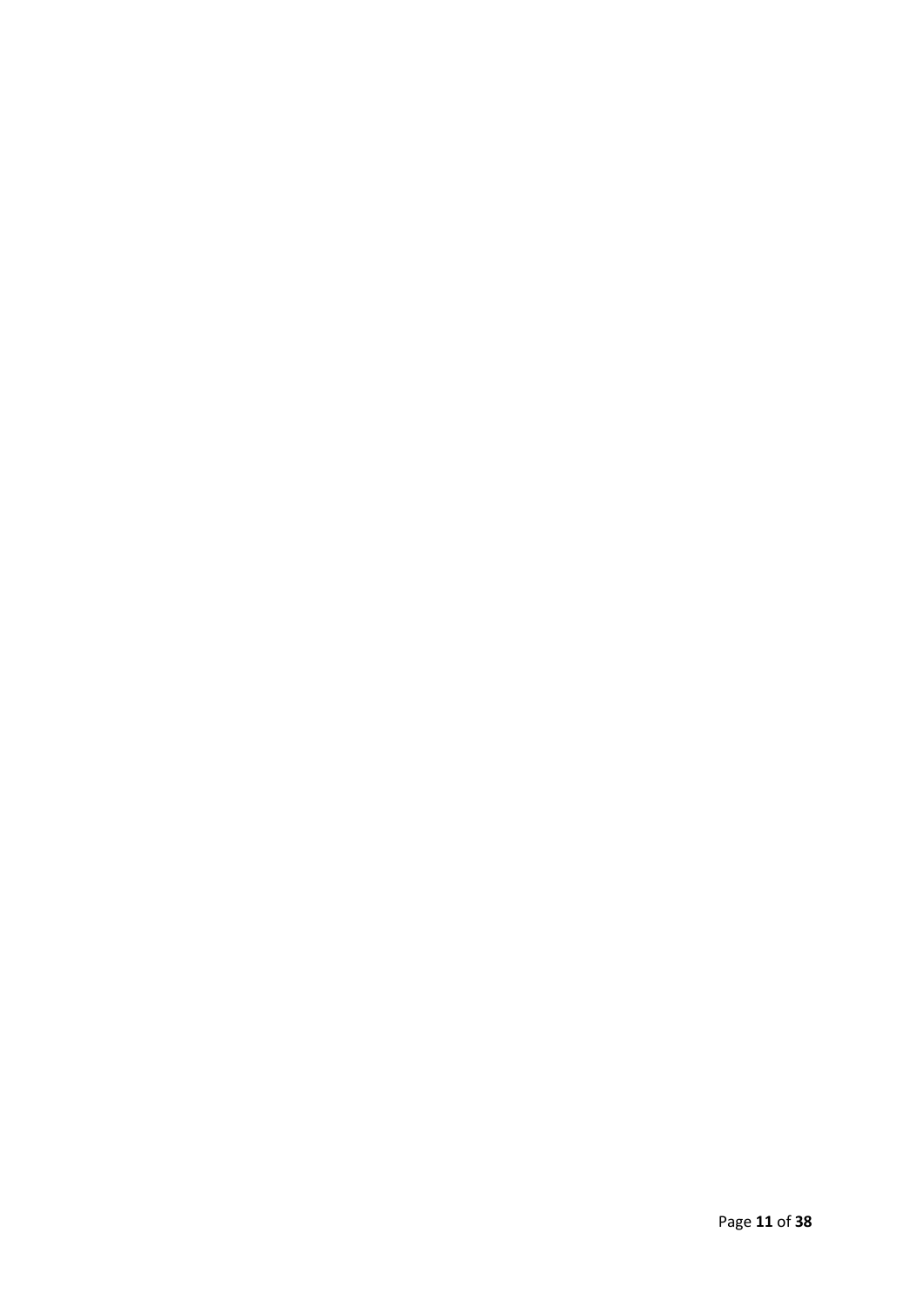| <b>Period</b>                   | No. of  | <b>Amount (Rs. crore)</b> |
|---------------------------------|---------|---------------------------|
|                                 | Issues* |                           |
| April 1, 2016 to March 31, 2017 |         |                           |
| April 1, 2017 to March 31, 2018 |         |                           |
| April 1, 2018 to March 31, 2019 |         |                           |
| April 1, 2019 to March 31, 2020 |         |                           |
| April 1, 2020 to March 31, 2021 |         |                           |

## **List of IPOs managed as Legal Adviser to the Issuer/ Company/ BRLMs**

*\* Details should include the name of the company or Issue size* 

\*\* Details to be provided both Domestic and International Legal Adviser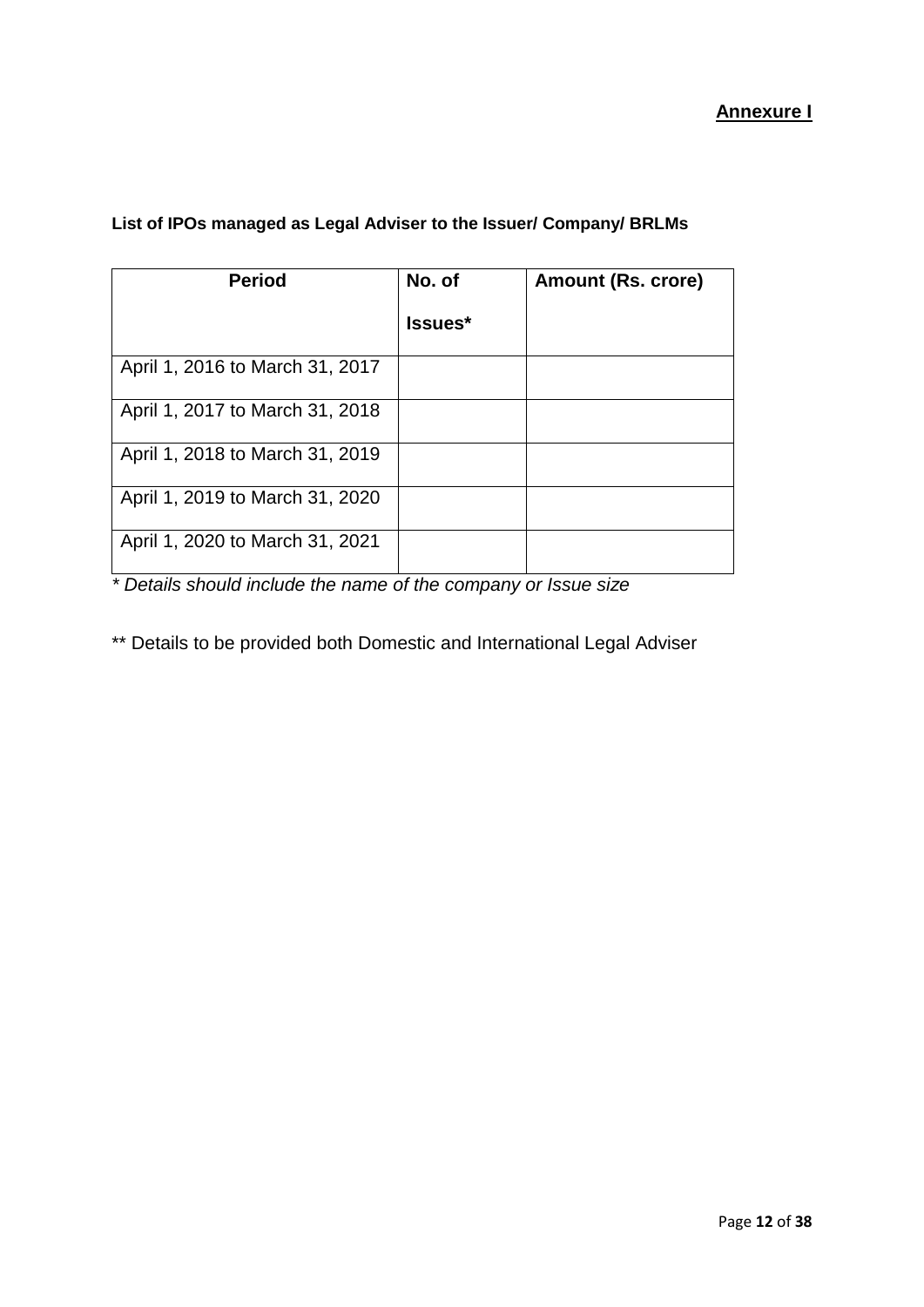#### **Annexure –II**

#### **Instructions to Bidders for Online Bid Submission**

The bidders are required to submit soft copies of their bids electronically on the CPP Portal, using valid Digital Signature Certificates. The instructions given below are meant to assist the bidders in registering on the CPP Portal, prepare their bids in accordance with the requirements and submitting their bids online on the CPP Portal. More information useful for submitting online bids on the CPP Portal may be obtained at:<https://eprocure.gov.in/eprocure/app>

#### **REGISTRATION**

- 1) Bidders are required to enroll on the e-Procurement module of the Central Public Procurement Portal (URL: [https://eprocure.gov.in/eprocure/app\)](https://eprocure.gov.in/eprocure/app) by clicking on the link "**Online bidder Enrollment**" on the CPP Portal **which is free of charge.**
- 2) As part of the enrolment process, the bidders will be required to choose a unique username and assign a password for their accounts.
- 3) Bidders are advised to register their valid email address and mobile numbers as part of the registration process. These would be used for any communication from the CPP Portal.
- 4) Upon enrolment, the bidders will be required to register **their valid Digital Signature Certificate (Class III Certificates with signing key usage)** issued by any Certifying Authority recognized by CCA India (e.g. Sify/ nCode / eMudhra etc.), with their profile.
- 5) Only one valid DSC should be registered by a bidder. Please note that the bidders are responsible to ensure that they do not lend their DSC's to others which may lead to misuse.
- 6) Bidder then logs in to the site through the secured log-in by entering their user ID / password and the password of the DSC / e-Token.

#### **SEARCHING FOR RFP/RFP DOCUMENTS**

Page **13** of **38** 1) There are various search options built in the CPP Portal, to facilitate bidders to search active tenders/bids by several parameters. These parameters could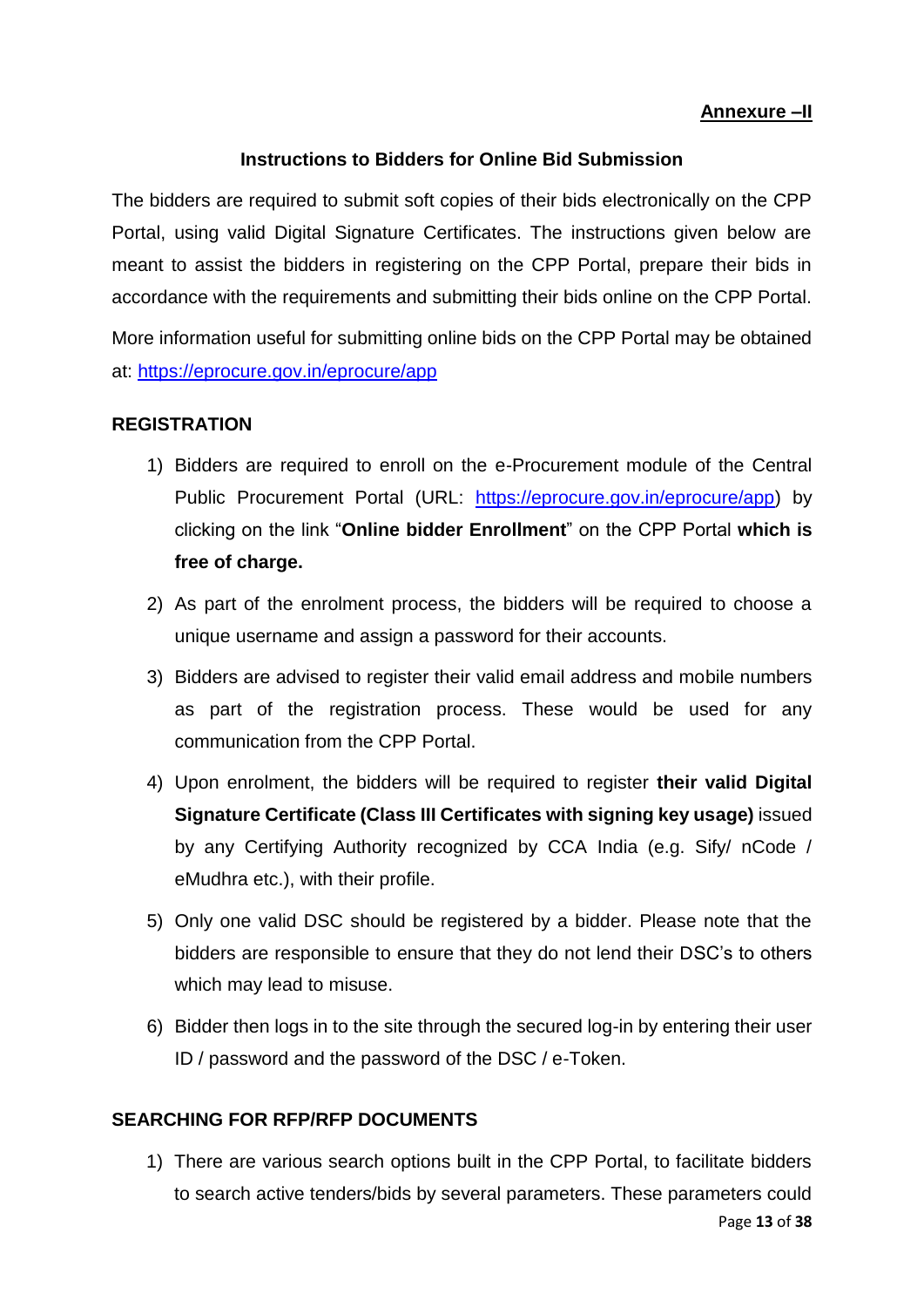include Tender ID, Organization Name, Location, Date, Value, etc. There is also an option of advanced search for tenders/RFPs, wherein the bidders may combine a number of search parameters such as Organization Name, Form of Contract, Location, Date, Other keywords etc. to search for a RFP published on the CPP Portal.

- 2) Once the bidders have selected the RFPs they are interested in, they may download the required documents / RFP schedules. These RFPs can be moved to the respective 'My Tenders' folder. This would enable the CPP Portal to intimate the bidders through SMS / e-mail in case there is any corrigendum issued to the RFP document.
- 3) The bidder should make a note of the unique Tender ID assigned to each tender/RFP, in case they want to obtain any clarification / help from the Helpdesk.

### **PREPARATION OF BIDS**

- 1) Bidder should take into account any corrigendum published on the RFP document before submitting their bids.
- 2) Please go through the RFP advertisement and the RFP document carefully to understand the documents required to be submitted as part of the bid. Please note the number of covers in which the bid documents have to be submitted, the number of documents - including the names and content of each of the document that need to be submitted. Any deviations from these may lead to rejection of the bid.
- 3) Bidder, in advance, should get ready the bid documents to be submitted as indicated in the RFP document / schedule and generally, they can be in PDF / XLS / RAR / DWF/JPG formats. Bid documents may be scanned with 100 dpi with black and white option which helps in reducing size of the scanned document.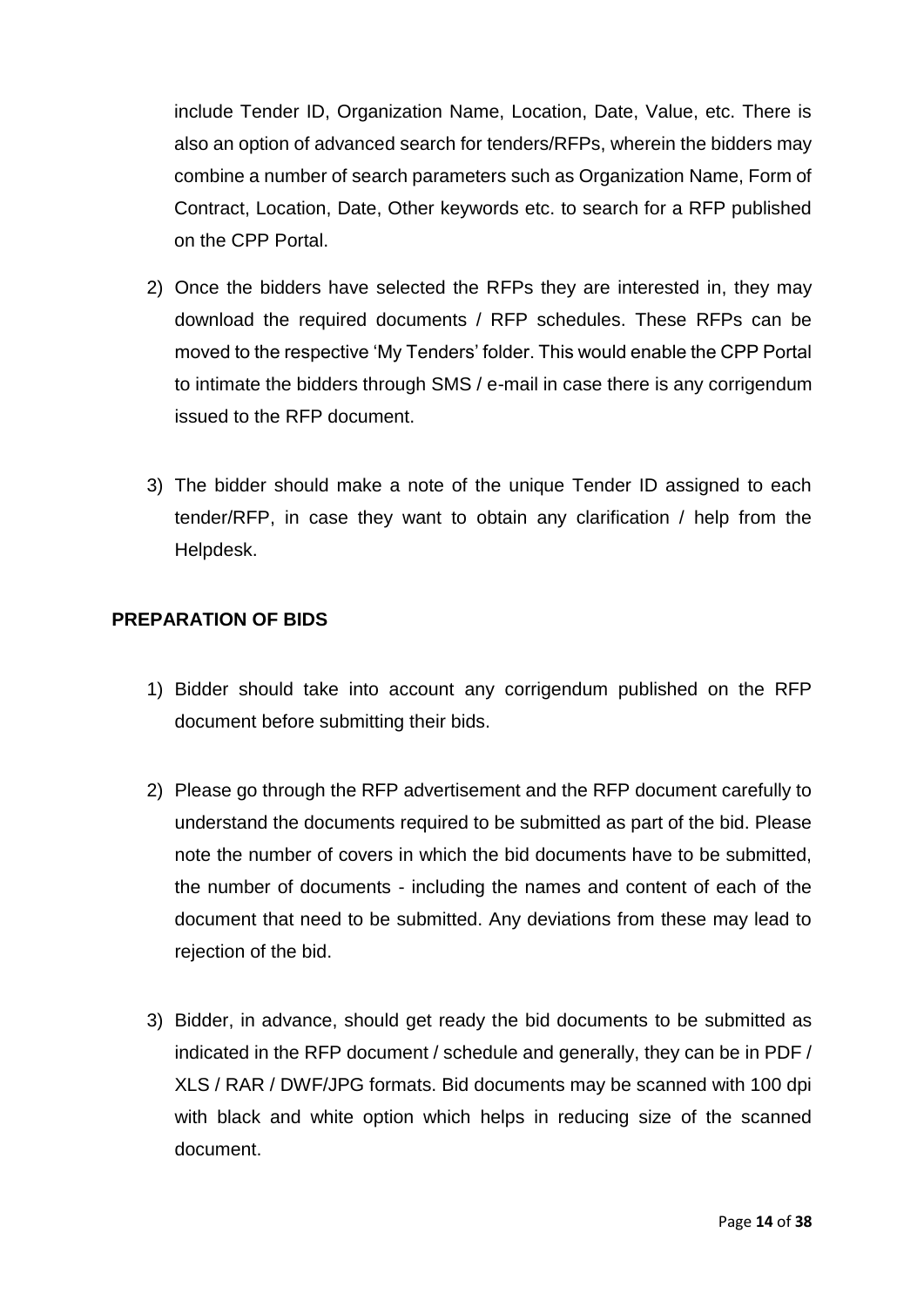4) To avoid the time and effort required in uploading the same set of standard documents which are required to be submitted as a part of every bid, a provision of uploading such standard documents (e.g. PAN card copy, annual reports, auditor certificates etc.) has been provided to the bidders. Bidders can use "My Space" or ''Other Important Documents'' area available to them to upload such documents. These documents may be directly submitted from the "My Space" area while submitting a bid, and need not be uploaded again and again. This will lead to a reduction in the time required for bid submission process.

#### **SUBMISSION OF BIDS**

- 1) Bidder should log into the site well in advance for bid submission so that they can upload the bid in time i.e. on or before the bid submission time. Bidder will be responsible for any delay due to other issues.
- 2) The bidder has to digitally sign and upload the required bid documents one by one as indicated in the RFP document.
- 3) Bidders are requested to note that they should necessarily submit their financial bids in the format provided and no other format is acceptable. If the price bid has been given as a standard BoQ format with the RFP document, then the same is to be downloaded and to be filled by all the bidders. Bidders are required to download the BoQ file, open it and complete the white coloured (unprotected) cells with their respective financial quotes and other details (such as name of the bidder). No other cells should be changed. Once the details have been completed, the bidder should save it and submit it online, without changing the filename. If the BoQ file is found to be modified by the bidder, the bid will be rejected.
- 4) The server time (which is displayed on the bidders' dashboard) will be considered as the standard time for referencing the deadlines for submission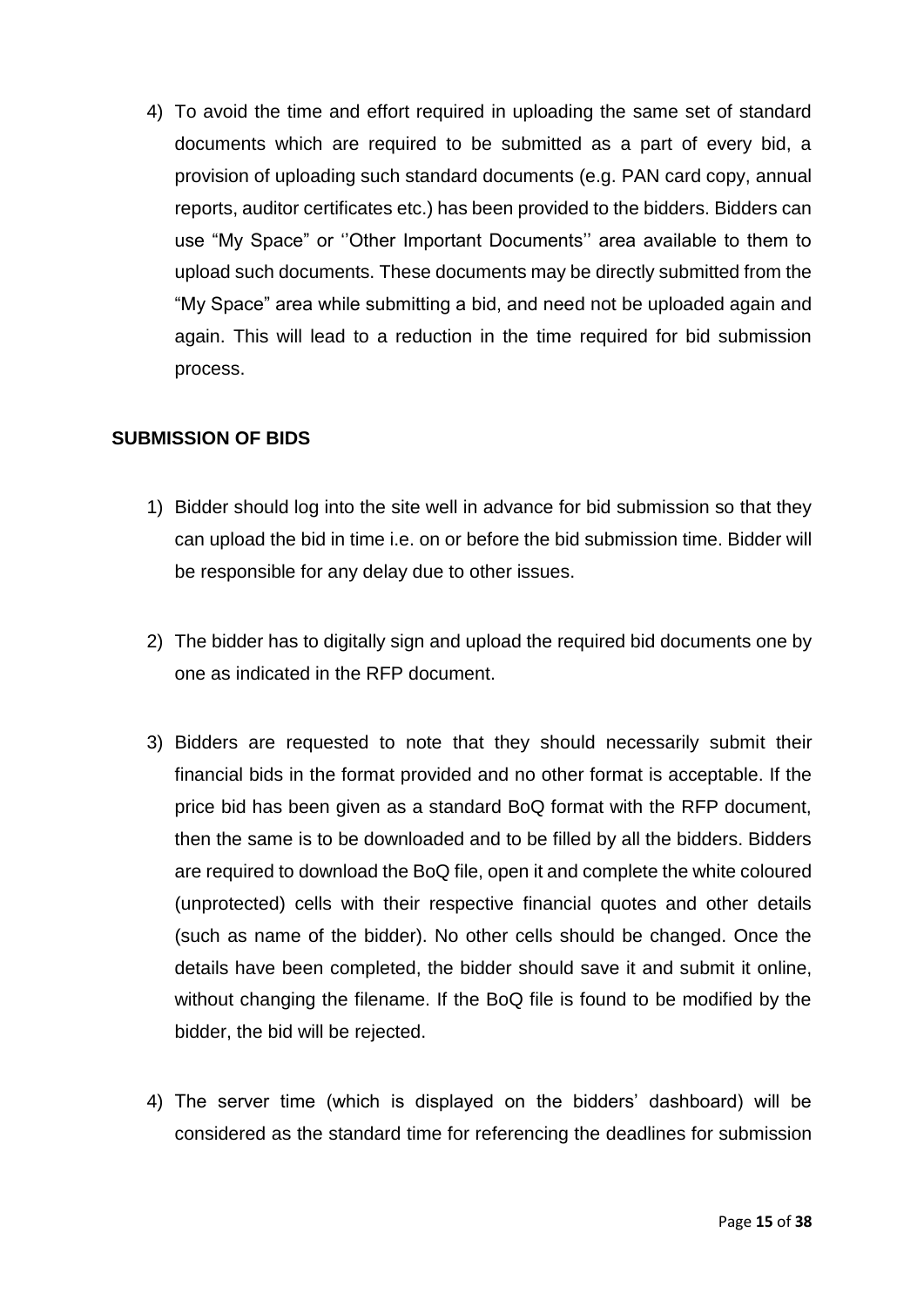of the bids by the bidders, opening of bids etc. The bidders should follow this time during bid submission.

- 5) All the documents being submitted by the bidders would be encrypted using PKI encryption techniques to ensure the secrecy of the data. The data entered cannot be viewed by unauthorized persons until the time of bid opening. The confidentiality of the bids is maintained using the secured Socket Layer 128 bit encryption technology. Data storage encryption of sensitive fields is done. Any bid document that is uploaded to the server is subjected to symmetric encryption using a system generated symmetric key. Further this key is subjected to asymmetric encryption using buyers/bid openers public keys. Overall, the uploaded RFP documents become readable only after the bid opening by the authorized bid openers.
- 6) The uploaded bid documents become readable only after the bid opening by the authorized bid openers.
- 7) Upon the successful and timely submission of bids (i.e. after Clicking "Freeze Bid Submission" in the portal), the portal will give a successful bid submission message & a bid summary will be displayed with the bid no. and the date & time of submission of the bid with all other relevant details.
- 8) The bid summary has to be printed and kept as an acknowledgement of the submission of the bid. This acknowledgement may be used as an entry pass for any bid opening meetings.

#### **ASSISTANCE TO BIDDERS**

1) Any queries relating to the bid document and the terms and conditions contained therein should be addressed to the Bid Inviting Authority for a bid or the relevant contact person indicated in the bid, should be sent in advance as per critical date sheet.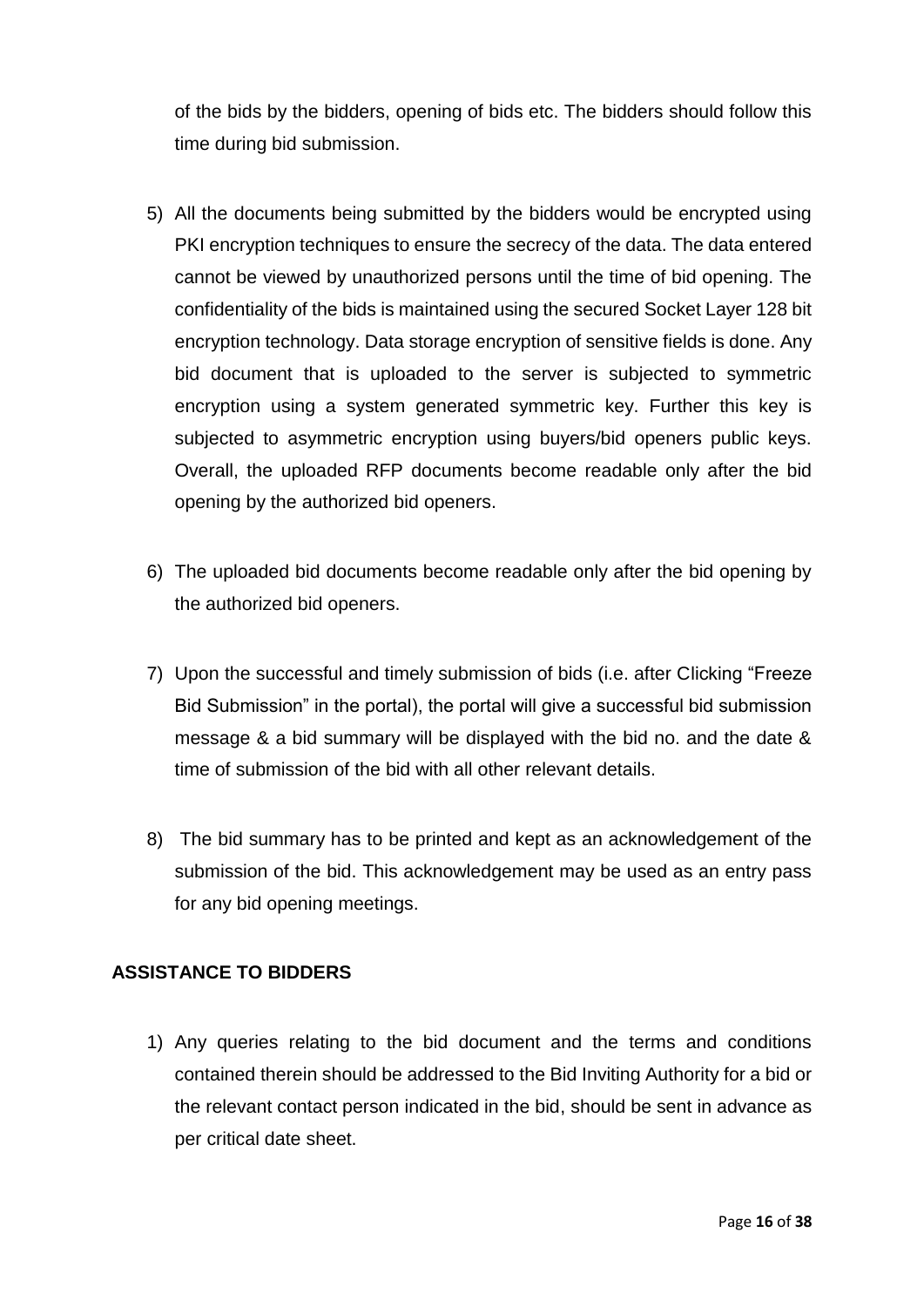2) Any queries relating to the process of online bid submission or queries relating to CPP Portal in general may be directed to the 24x7 CPP Portal Helpdesk.

```
*****
```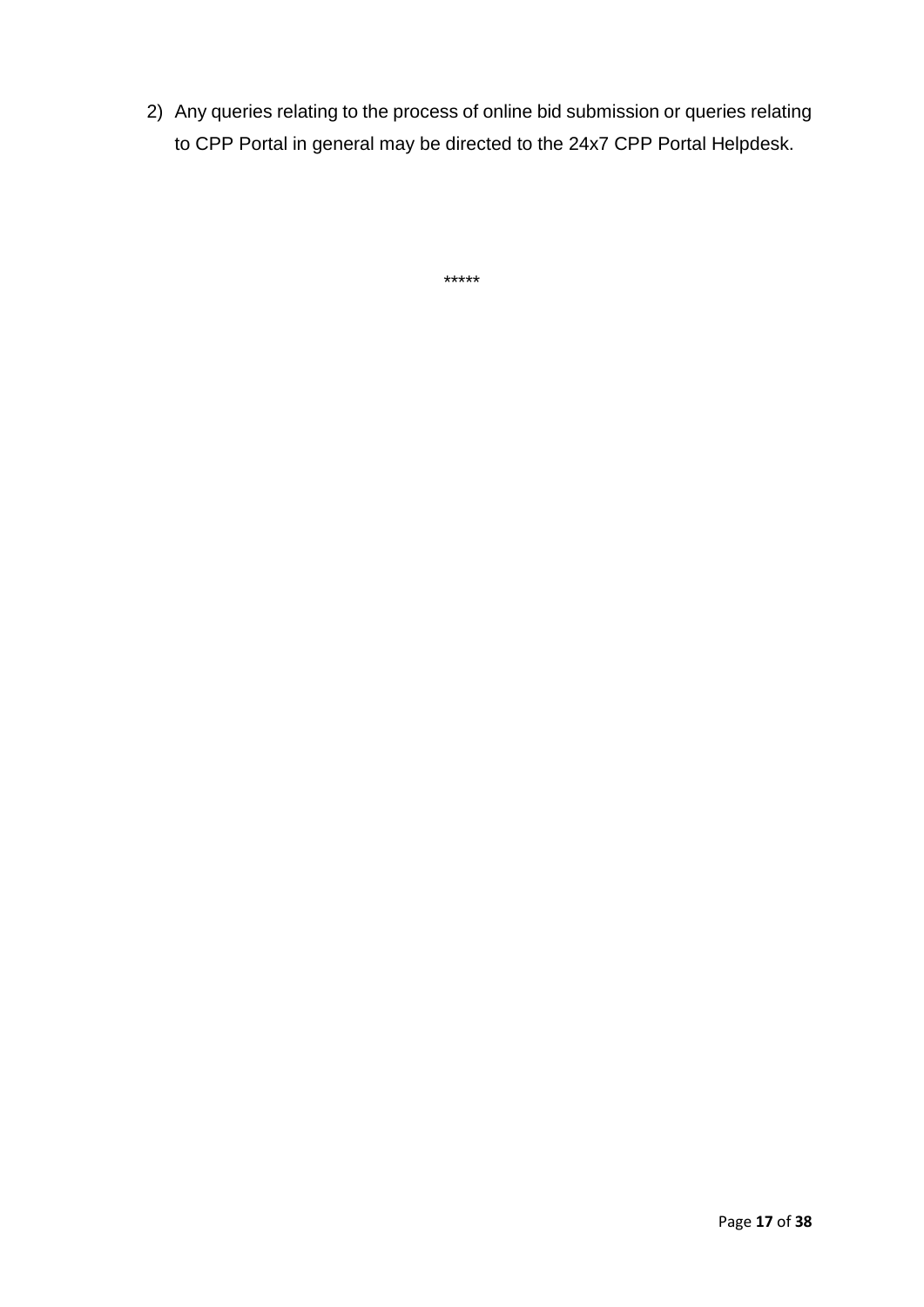#### **ANNEXURE-III**

#### **Scope of Work for the Domestic Legal Advisor**

- 1. Drafting of the Draft Red Herring Prospectus, Red Herring Prospectus and the final Prospectus (together referred to as Offer Documents) for filing with SEBI, Stock exchanges and periodic updates to the DRHP until the Prospectus is finalized and filed with Registrar of Companies.
- 2. Assistance in review of the Offer Documents and ensuring that all legal descriptions are complete and accurate; incorporating comments from the Corporation and each of the BRLMs, as appropriate, and assist periodic updates to the Offer Documents until it is finalized and filed with SEBI
- 3. Drafting responses to queries related to IPO received from SEBI, Stock Exchanges, Depositories, IRDAI until the completion of all activities relating to public offering.
- 4. Certification that the Offer Documents comply with all applicable statutes including LIC Act and amendments to the Act and SEBI (Issue of Capital and Disclosure Requirements) Regulations, 2018, guidelines, including the Companies Act, 1956 and 2013 (to the extent applicable) and other relevant statutes, as amended and that all disclosures required thereunder have been made. This certificate is to be issued at the time of respective filing of the DRHP
- 5. Drafting and review of various policies which are required under SEBI ICDR Regulations, 2018 and SEBI LODR Regulations for listed entities
- 6. Preparation of the transaction bible and due-diligence back-up documents
- 7. Providing customary "10b-5" type letters to the BRLMs under the Indian laws (if applicable)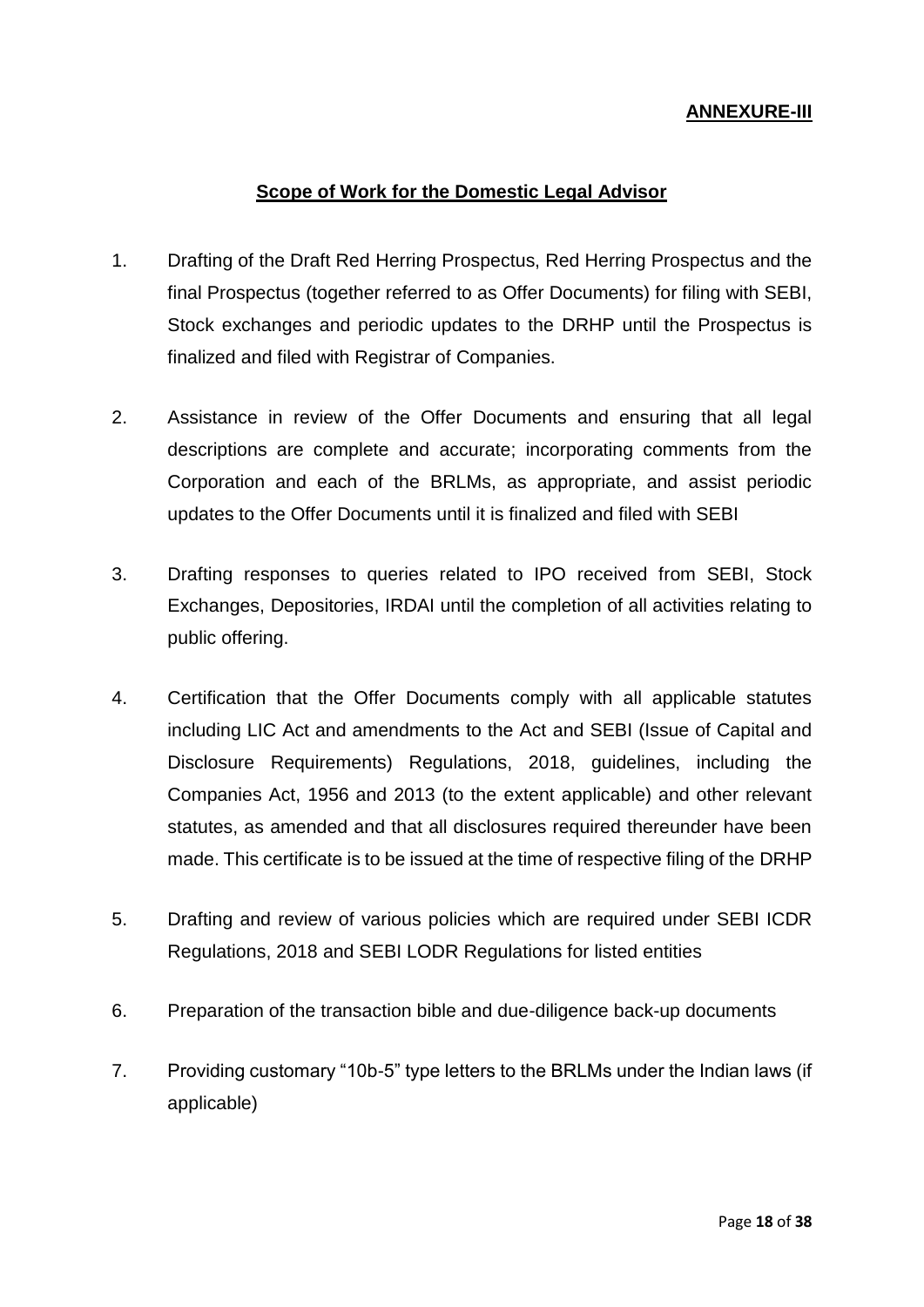- 8. Legal due diligence resulting in a legal due diligence certificate /opinion -To give a certificate in a format and coverage similar to certificate under section 10b-5 of Securities Exchange Act provided for global transactions.
- 9. Interacting with LICI along with the Book Runners to explain and agree upon the due diligence information and documentation requirement.
- 10. Review of various agreements and material documents entered into by LICI.
- 11. Drafting of the consent letters taken from all intermediaries.
- 12. Review of constitution documents and corporate governance matters including Board composition and committees.
- 13. Review of compliance with Guidelines for Corporate Governance for insurers issued by IRDAI on 18 May 2016, provisions of LIC Act and any amendments to the Act and SEBI regulations
- 14. Review of application made under Insurance Regulatory and Development Authority of India (Issuance of Capital by Indian Insurance Companies transacting Life Insurance Business) Regulations, 2015 and Guidelines for Listed Indian Insurance Companies dated 15 June 2016.
- 15. Reviewing all other relevant legal and other documents.
- 16. Review of disclosures regarding other ventures promoted/ partnered by LICI.
- 17. Review of LICI's litigation (against and by LICI) and litigation relating to Directors, subsidiary companies, joint ventures (if any).
- 18. Reviewing employee share schemes (including ESOP) and management incentive schemes, if applicable.
- 19. Review of the Offer Document to ensure compliance with disclosure and other requirements specified in the SEBI Regulations, LIC Act and amendments to the LIC Act, Companies Act, Securities Contracts (Regulation) Rules (SCRR),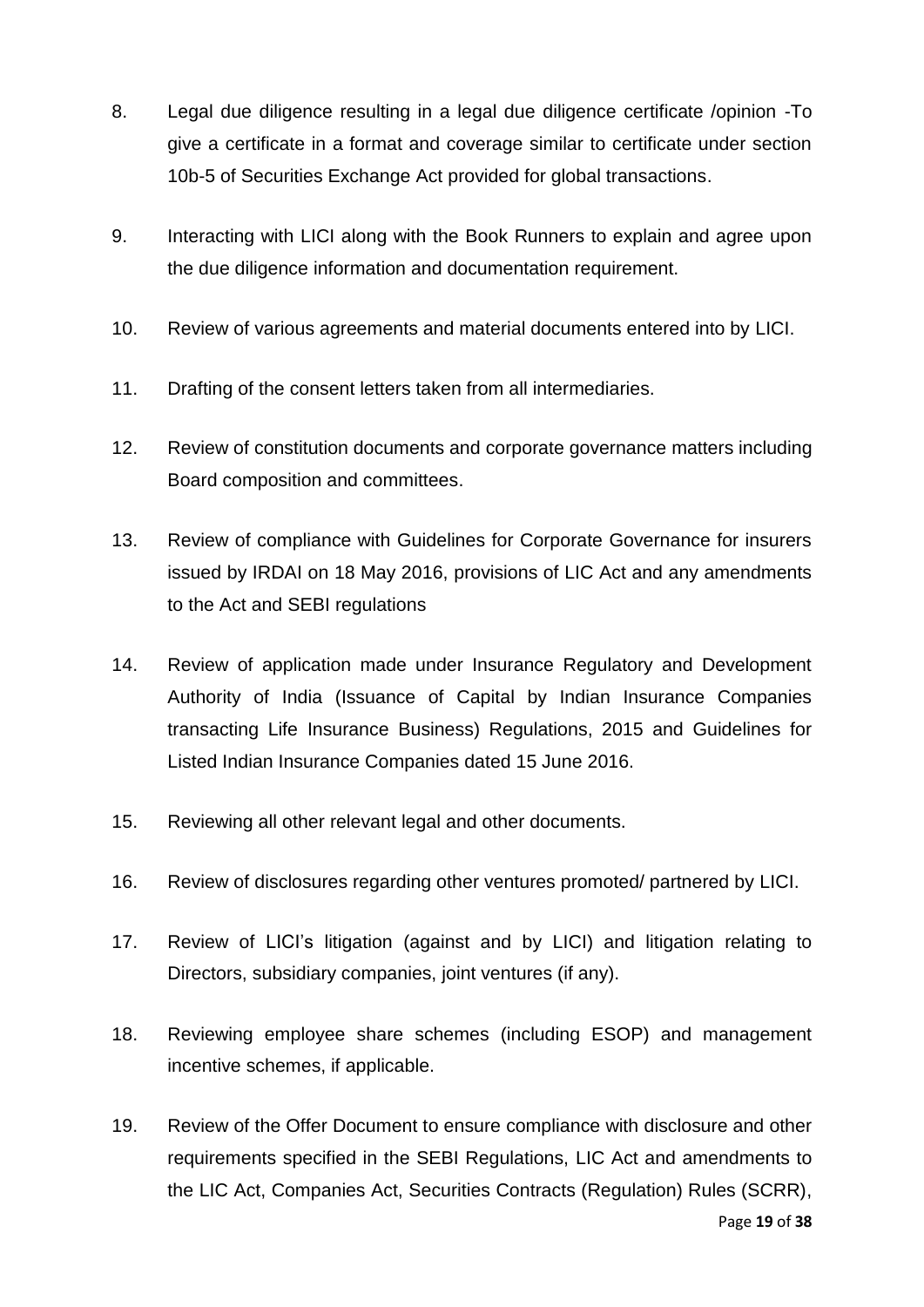and all applicable laws. Reviewing the drafting of the Offer Document and directing necessary changes in the same in context of the due diligence and regulatory requirements.

- 20. Drafting and review of all Agreements relating to the Offer (including Memorandum of Understanding with BRLMs/Joint BRLMs, Syndicate Agreement, Underwriting Agreement, Escrow Agreements and Share Escrow agreements, Advt. agency agreement with Registrar, Bankers etc).
- 21. Giving advice, consulting, holding discussions with the Book runners during the Offer process including pricing, marketing of the Offer, book building and settlement.
- 22. Providing all other legal advice and written opinions, including comprehensive advice on research publication and dissemination, statutory and corporate advertisement (in English and Hindi Language as may be decided) in connection with the Offer as may be required.
- 23. Analysis of legal, tax and process risks and providing solutions as required.
- 24. Providing legal clearance on all issue material viz Draft Red Herring Prospectus, Red Herring Prospectus, Prospectus, Abridged Prospectus, Application Form, Public Notices, Bid Forms, Confirmation of Allocation Notes etc.
- 25. Legal sign-off on announcements regarding events during the Offer period.
- 26. Drafting the domestic aspect of the international wrap.
- 27. Drafting all board resolutions and Shareholder Resolutions required to be passed by LICI, if any.
- 28. Coordinating and communicating with other parties involved in the Offer, including the officers and other management personnel of the Issuer, the auditors and legal adviser(s) to the Issuer.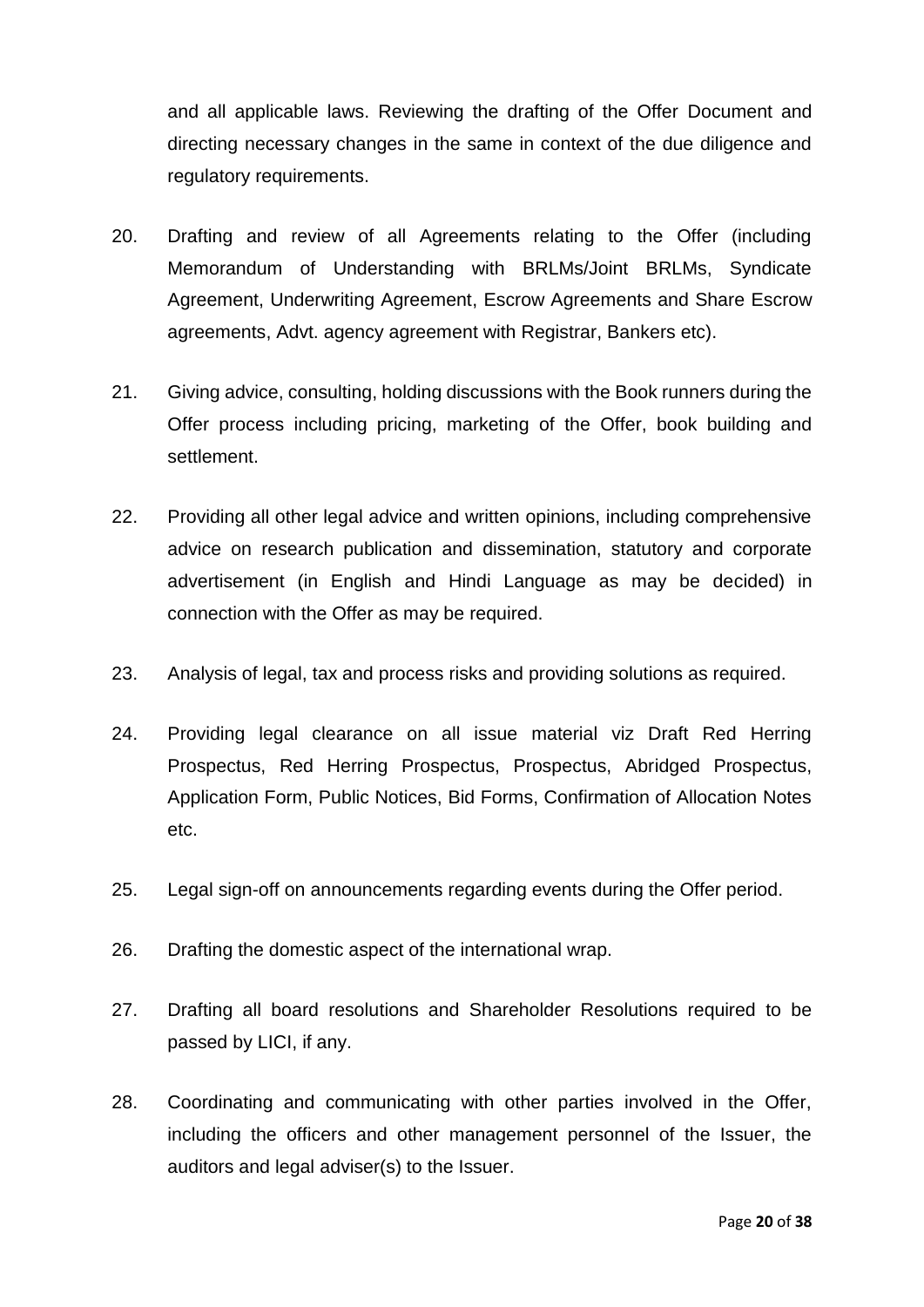- 29. Extending closing Opinion for the Public Offering.
- 30. Drafting of IRDAI, FIFB/ RBI applications.
- 31. Providing advice on the changes required in the Memorandum and Articles of Association, as applicable.
- 32. Providing advice on the duties and actions of the Offeror, including drafting of any applications, letters, certificates etc in connection with the Offer.
- 33. Providing advice in relation to the offer pertaining to domestic regulations.
- 34. Assisting with respect to Closure of Offer.
- 35. Any other matter connected with proposed Public Offering.
- 36. Co-ordination with International Legal Adviser for review of the international "wrap" and giving inputs from Indian Law perspective, drafting publicity restriction guidelines applicable to the Offering and advising on publicity issues.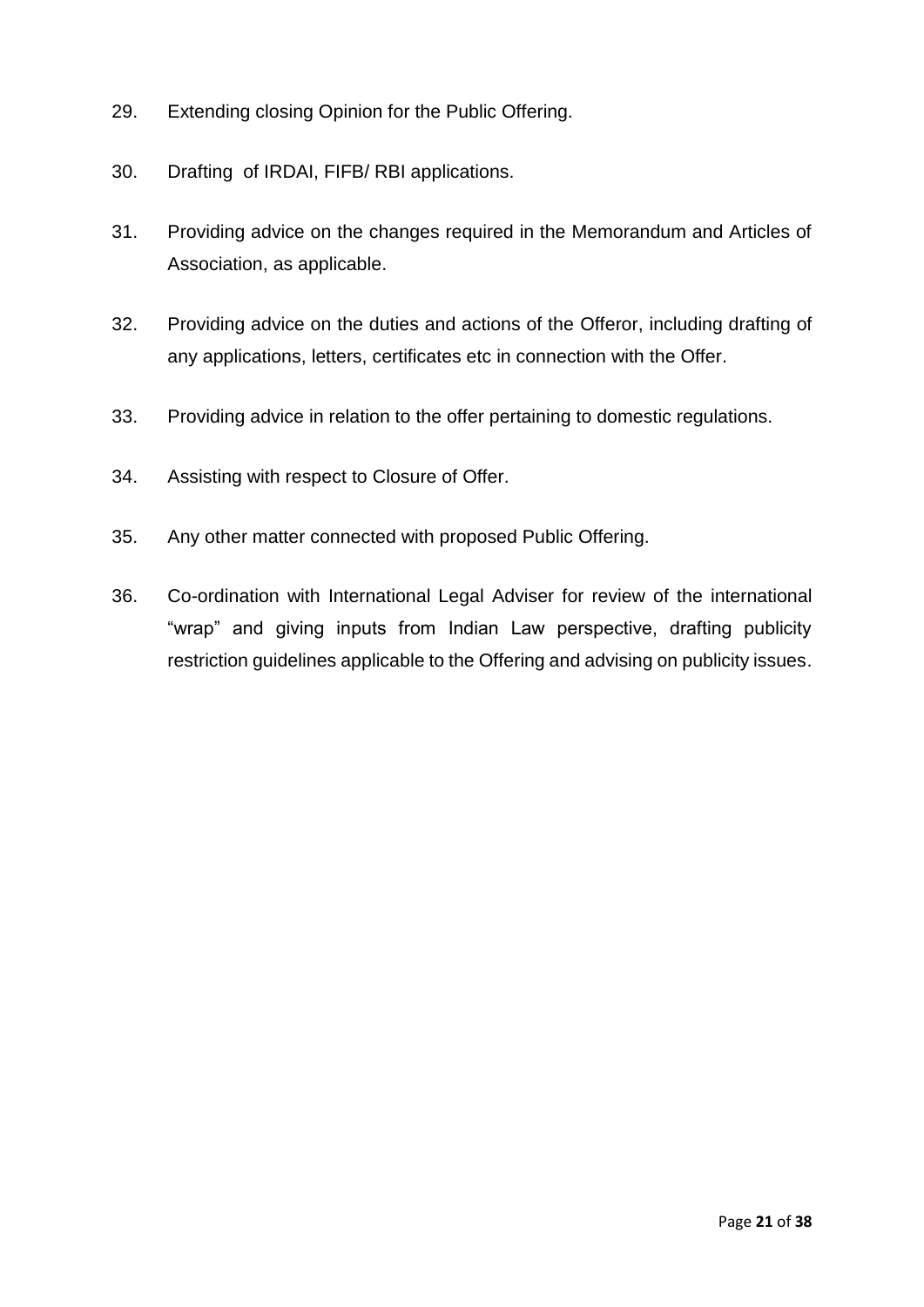#### **Annexure-IV**

### **Scope of Work for the International Legal Adviser**

- 1. To issue10b-5 certificate/ letter favoring the issuer, offeror and book runners as is customary or mandatory
- 2. Assist in drafting of the Draft Red Herring Prospectus, Red Herring Prospectus and the final Prospectus (together referred to as Offer Documents) for filing with SEBI, Stock exchanges and periodic updates to the RHP until the Prospectus is finalized and filed with Registrar of Companies
- 3. Review of responses to comments/ queries of SEBI, BSE and NSE, including investor complaints/ queries, etc
- 4. Providing no registration opinion and closing opinion [Rule 10b (5) of the U.S. Securities Act]
- 5. Providing written advice relating to international publicity related restrictions.
- 6. Drafting overseas publicity restriction guidelines applicable to the Offering and advising on publicity issues
- 7. Drafting pre-deal research report guidelines applicable to the Offering and review of the research reports, if any, of the BRLMs
- 8. Providing written advice on draft international marketing documents (wraps including advice on US taxation law, blue-sky memorandum and research guidelines, etc).
- 9. Providing written advice on internet restrictions.
- 10. Other advice in relation to the offer pertaining to international law.
- 11. Drafting of selling restrictions in the jurisdictions where the international marketing shall be done and filing of necessary documents in other jurisdictions.
- 12. Opinion on US Investment Company Act.
- 13. Opining on Passive Foreign Investment Company (PFIC)/ Office of Foreign Assets Control (OFAC) related issues.
- 14. Drafting of Risk Factors, Business, MD&A chapters and any other chapters as may be required.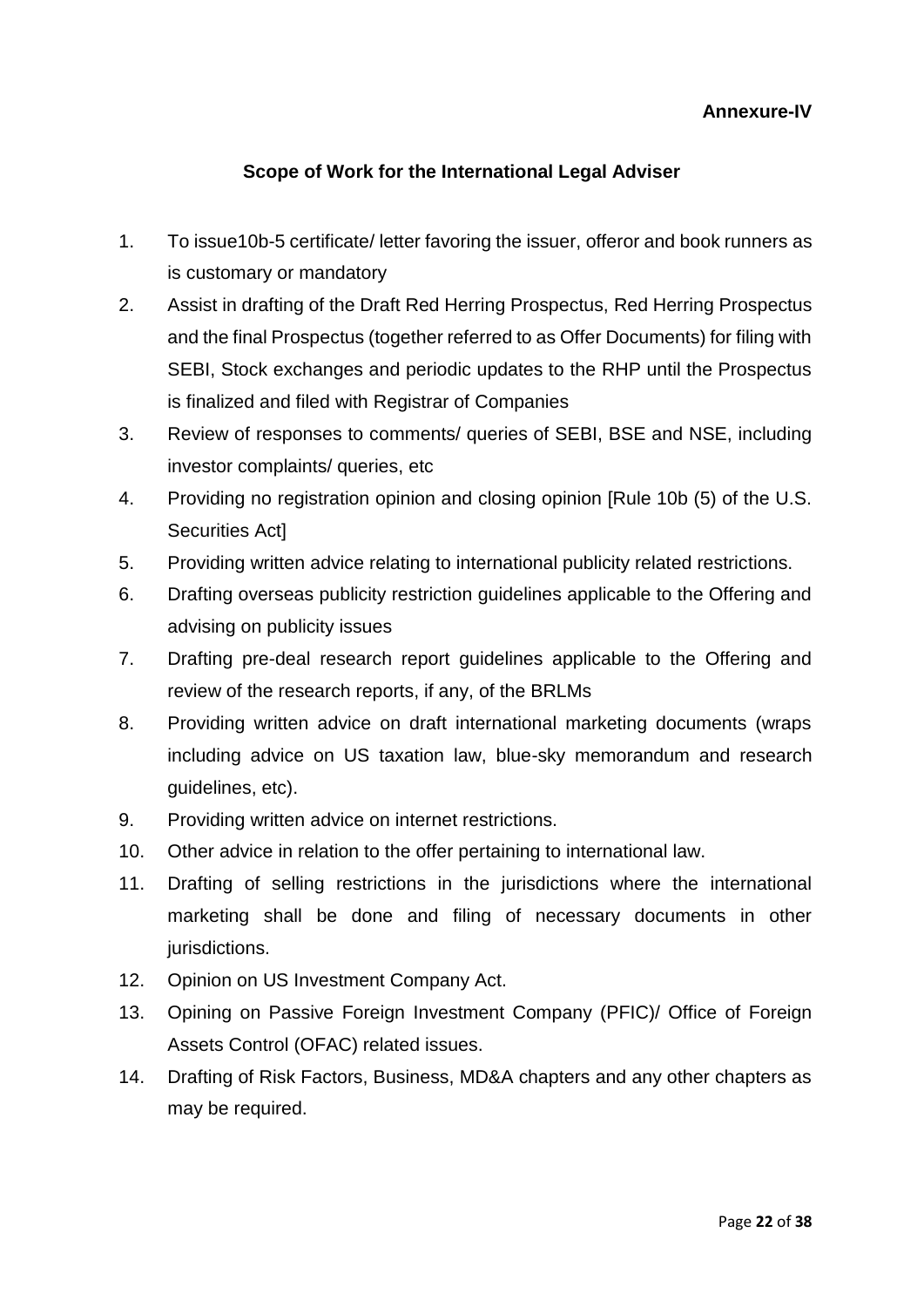- 15. Interacting with the auditors of LICI, drafting and negotiating the comfort letter to be provided by the Auditors at different stages of the Offer including preparing and reviewing circle ups on the Offer Documents.
- 16. Extending Closing Opinion for the Offer for Sale.
- 17. Advising underwriters on P Note related matters.
- 18. Drafting the closing Certificates, the closing checklist, the lawyers opinion and assisting with closing of the Offering jointly with the DLC.
- 19. Conducting the customary bring-down diligence calls with LICI and the entire deal team at various critical stages of the transaction.
- 20. Assistance in the preparation of the transaction bible and due-diligence backup documents in coordination with the DLC.
- 21. Providing all other legal advice and written opinions in connection with the issue as may be required.
- 22. Completion of all necessary legal formalities as may be required by competent authorities/ prescribed authorities as per applicable laws for the proposed Public Offering
- 23. Any other matter connected with the proposed Public Offering.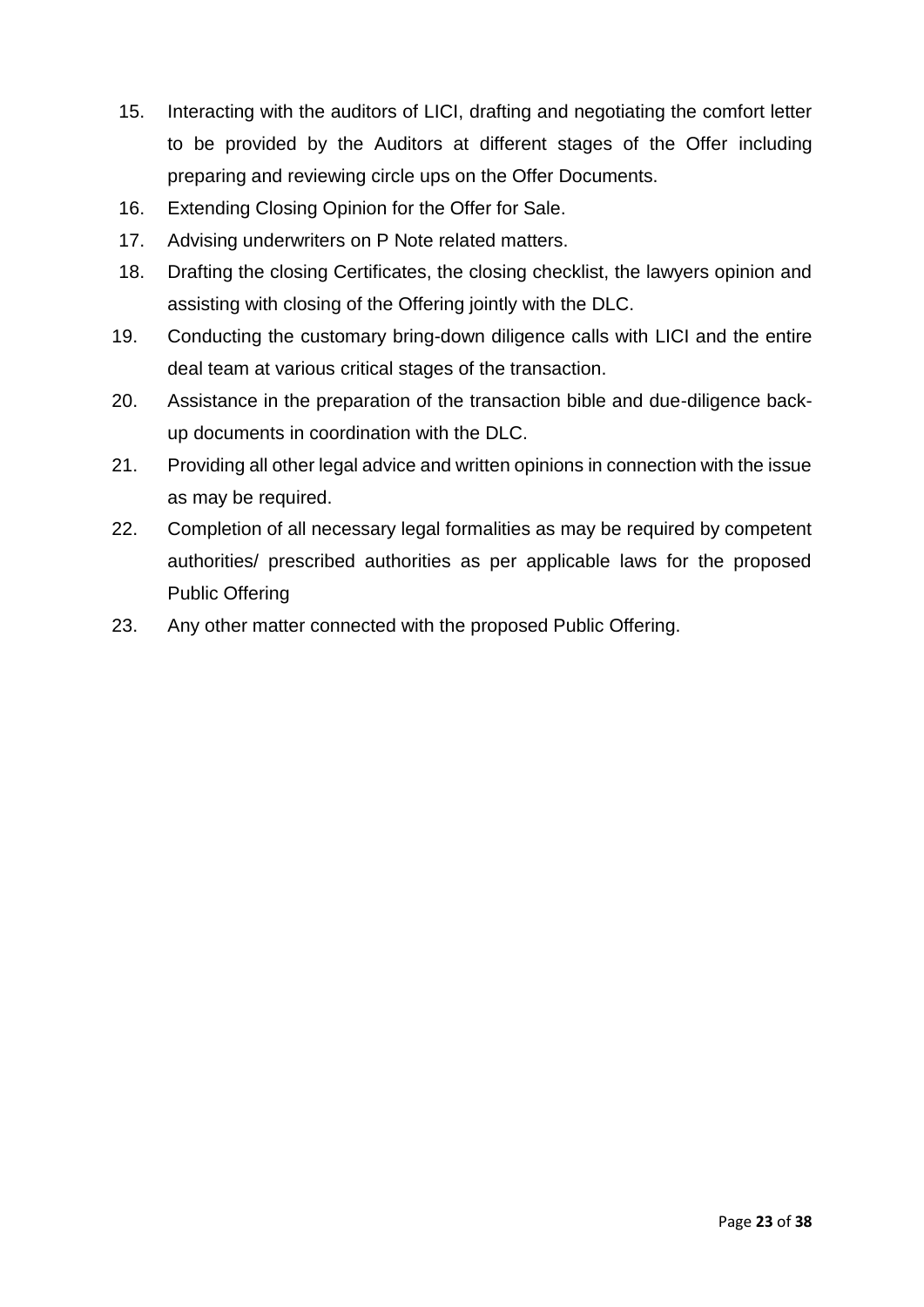#### **Annexure - V**

### **TENDER ACCEPTANCE LETTER**

(To be given on Company Letter Head)

Date:

To,

Sub: Acceptance of Terms & Conditions of RFP.

RFP Reference No: \_\_\_\_\_\_\_\_\_\_\_\_\_\_\_\_\_\_\_\_\_\_\_\_

Name of RFP / Work: -

\_\_\_\_\_\_\_\_\_\_\_\_\_\_\_\_\_\_\_\_\_\_

 $\overline{\phantom{a}}$ 

Dear Sir,

1. I/ We have downloaded / obtained the RFP for the above mentioned 'RFP/Work' from the web site(s) namely: \_\_\_\_\_\_\_\_\_\_\_\_\_\_\_\_\_\_\_\_\_\_\_\_\_\_\_\_\_\_\_\_\_\_\_\_\_\_\_\_\_\_\_\_\_\_\_\_\_\_\_\_\_\_\_\_\_\_\_\_\_\_\_\_\_\_\_

\_\_\_\_\_\_\_\_\_\_\_\_\_\_\_\_\_\_\_\_\_\_\_\_\_\_\_\_\_\_\_\_\_\_\_\_\_\_\_\_\_\_\_\_\_\_\_\_\_\_\_\_\_\_\_\_\_\_\_\_\_\_\_\_\_\_\_

\_\_\_ as per your advertisement, given in the above-mentioned website(s).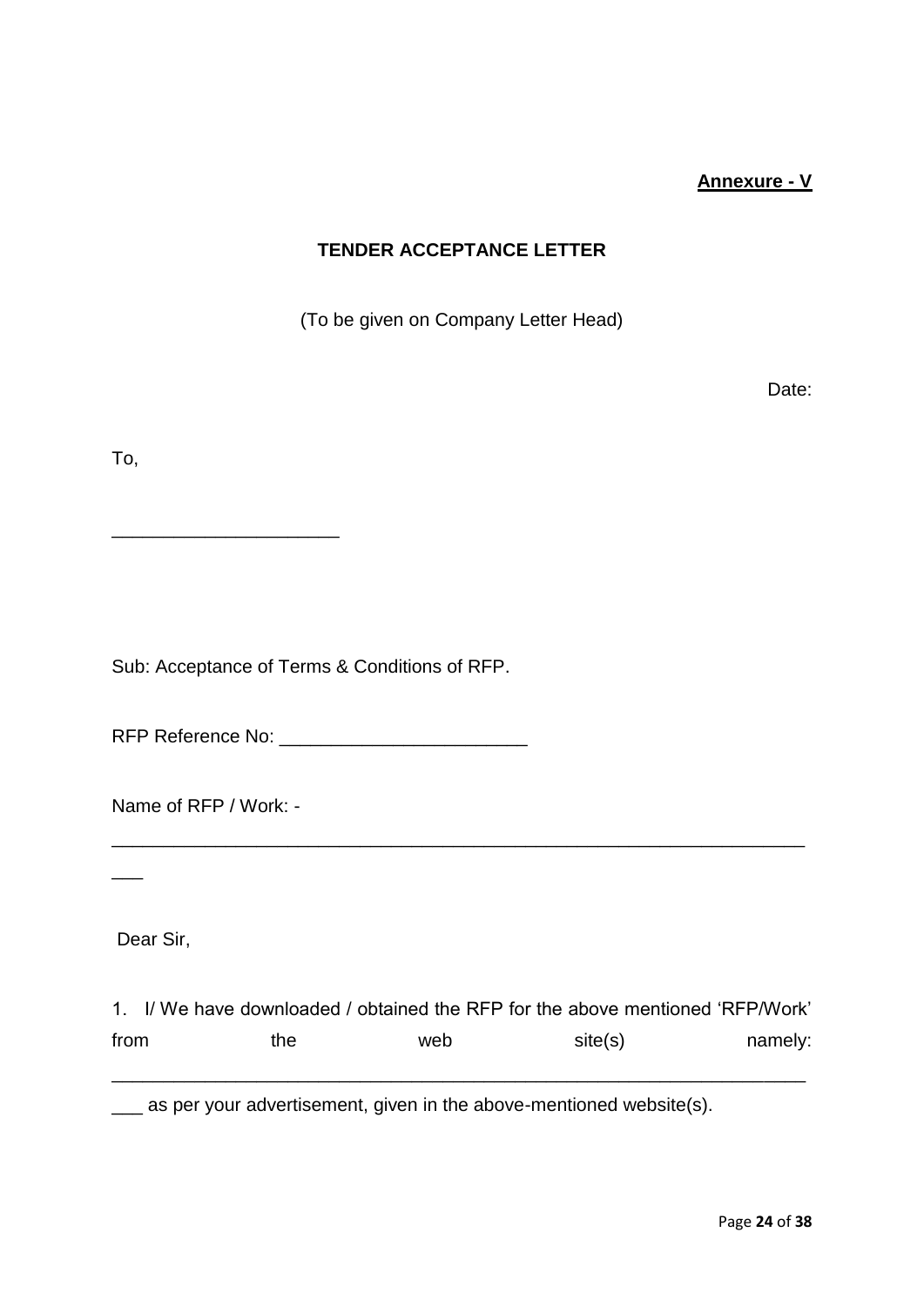2. I / We hereby certify that I/we have read the entire terms and conditions of the RFP from Page No. \_\_\_\_\_\_\_ to \_\_\_\_\_\_ (including all documents like annexure(s), schedule(s), etc.,), which form part of the contract agreement and I / we shall abide hereby by the terms/conditions/clauses contained therein.

3. The corrigendum(s) issued from time to time by your department/ organisation too has also been taken into consideration while submitting this acceptance letter.

4. I / We hereby unconditionally accept the RFP conditions of above mentioned RFP / corrigendum(s) in its totality / entirety.

5. I / We do hereby declare that our Firm has not been blacklisted/ debarred by any Govt. Department/Public sector undertaking.

6. I / We certify that all information furnished by our Firm is true & correct and if the information is found to be incorrect/untrue or found violated, then your department/ organisation shall without giving any notice or reason therefore or summarily reject the bid or terminate the contract, without prejudice to any other rights or remedy including the forfeiture of the full said earnest money deposit.

Yours Faithfully,

(Signature of the Bidder, with Official Seal)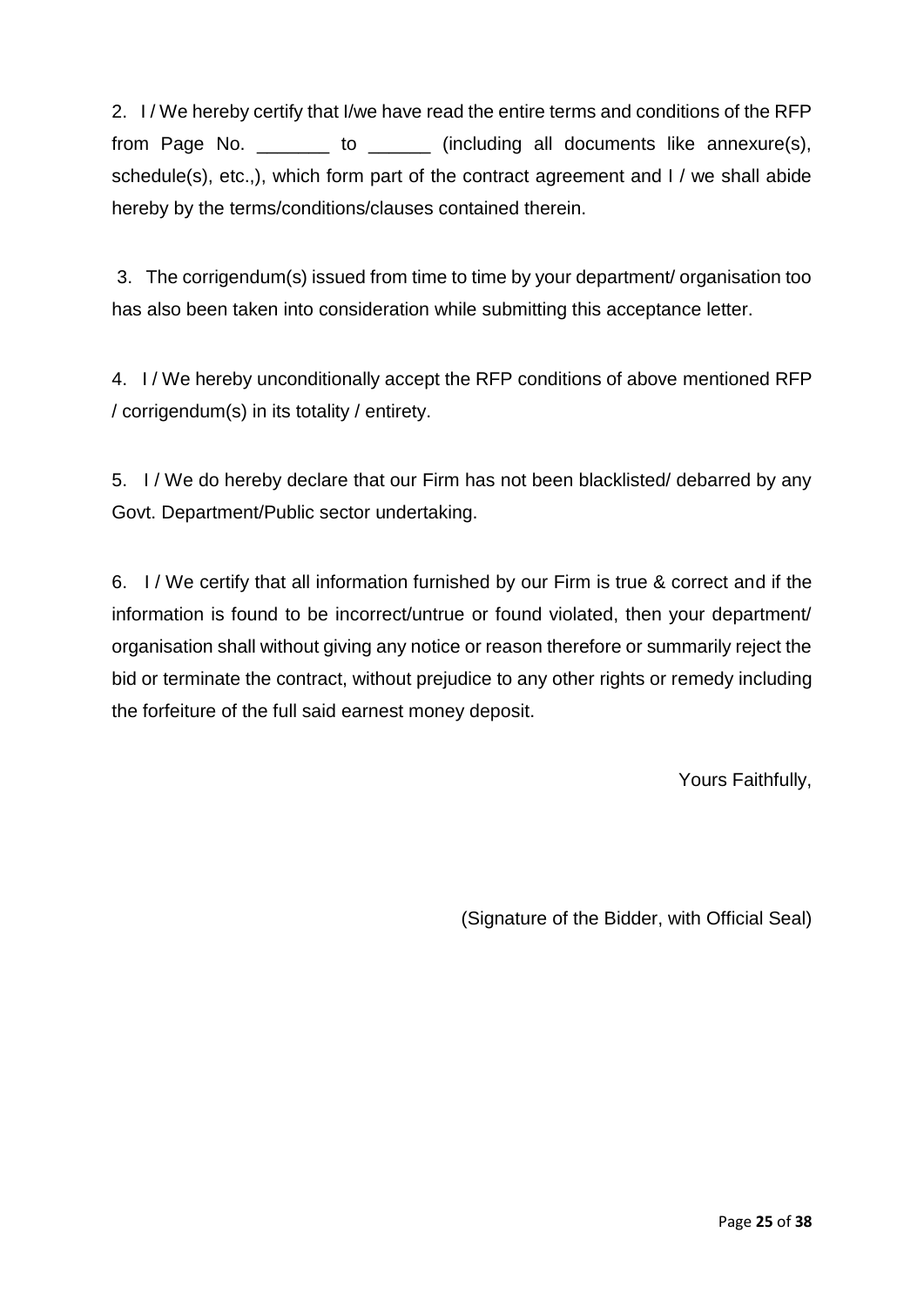#### **Annexure VI**

#### **Non Disclosure Agreement**

**THIS NON-DISCLOSURE AND CONFIDENTIALITY AGREEMENT** (this "**Agreement**") is executed as of \_\_\_\_\_\_\_\_\_\_\_\_\_\_\_\_\_\_\_\_("**effective date**") by and between:

a \_\_\_\_\_\_\_\_\_\_\_\_\_\_\_\_\_\_\_\_, having its office at (hereinafter referred to as the "**Receiving Party**", which expression shall, unless repugnant to the context or meaning thereof, be deemed to include its successors and permitted assigns); and

Life Insurance Corporation of India(LICI), a Corporation established under Section 3 of the LIC Act, 1956 and having its Central office at Yogakshema, Jeevan Bima Marg, P.O Box No. 19953, Mumbai - 400021(hereinafter referred to as the "**Disclosing Party**", which expression shall, unless repugnant to the context or meaning thereof, be deemed to include its successors and permitted assigns).

Each of the Receiving Party and Disclosing Party are hereinafter individually referred to as "**Party**" and collectively as "**Parties**".

#### **WHEREAS**

**A.** Pursuant to the Request for Proposal uploaded online on [\_\_\_\_\_\_\_\_\_\_\_\_\_\_\_\_\_\_\_\_\_\_\_\_\_\_\_\_\_\_\_] the Receiving Party has by letter of engagement issued and accepted on been appointed by the Department of Investment and Public Assets Management, Ministry of Finance, Government of India (DIPAM) as [Book Running Lead Manager], to [\_\_\_\_\_\_\_\_\_] ("**Proposed Transaction**"). In this regard, DIPAM has instructed the Receiving Party to enter into this Agreement with the Disclosing Party wherein the Disclosing Party will be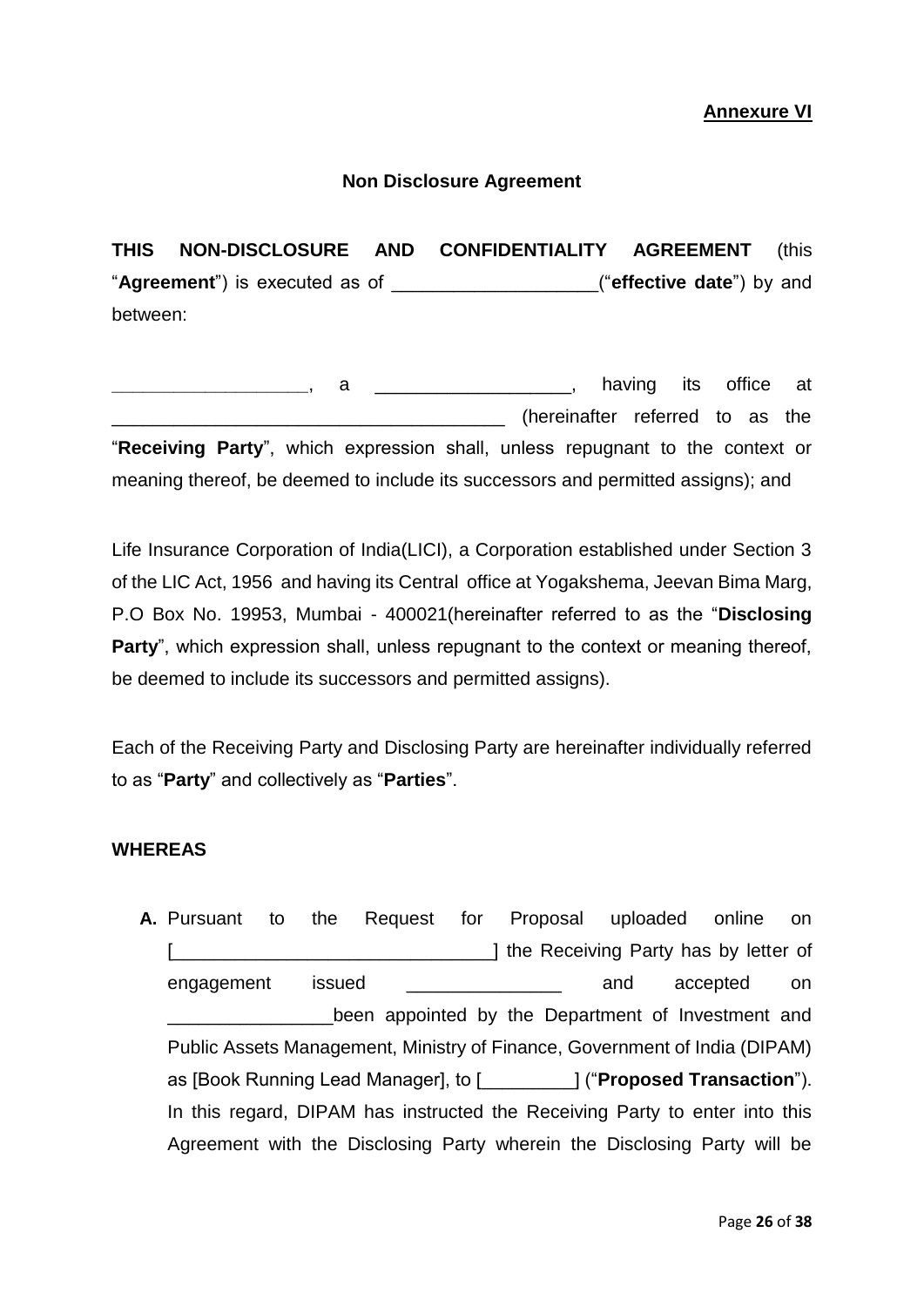sharing with the Receiving Party certain Confidential Information (*defined below*) ("**Purpose**").

**B.** In light of the above, the Parties are entering into this Agreement to record their understanding concerning the disclosure by the Disclosing Party to the Receiving Party of information that is deemed proprietary or confidential by the Disclosing Party.

**NOW, THEREFORE,** in consideration of the premises and the mutual covenants set forth herein, the sufficiency of which is hereby acknowledged, the Parties agree as follows:

#### **1. Definitions and Interpretation**

1.1 In this Agreement, except where the context otherwise requires, the following words and expressions shall have the following meanings:

"**Applicable Law(s)**" means all laws, ordinances, statutes, rules, orders, decrees, injunctions, licenses, permits, approvals, authorizations, consents, waivers, privileges, agreements and regulations, directions, notices, guidelines and circulars of any Indian governmental authority having jurisdiction over the relevant matter as such are in effect as of the date hereof or as may be amended, modified, enacted or revoked from time to time hereafter;

"**Authorized Persons**" shall mean concerning each Party, the directors, officers, employees, agents or advisors (including, without limitation, Subject Matter Experts, attorneys, accountants, consultants, bankers and financial advisors) and controlling persons of such Party; and

"**Confidential Information**" means the confidential, commercial, financial, legal, marketing, business and all other information of whatever nature and in any form relating to the Disclosing Party or its respective businesses or any documents of government authorities in connection with this Agreement including the fact of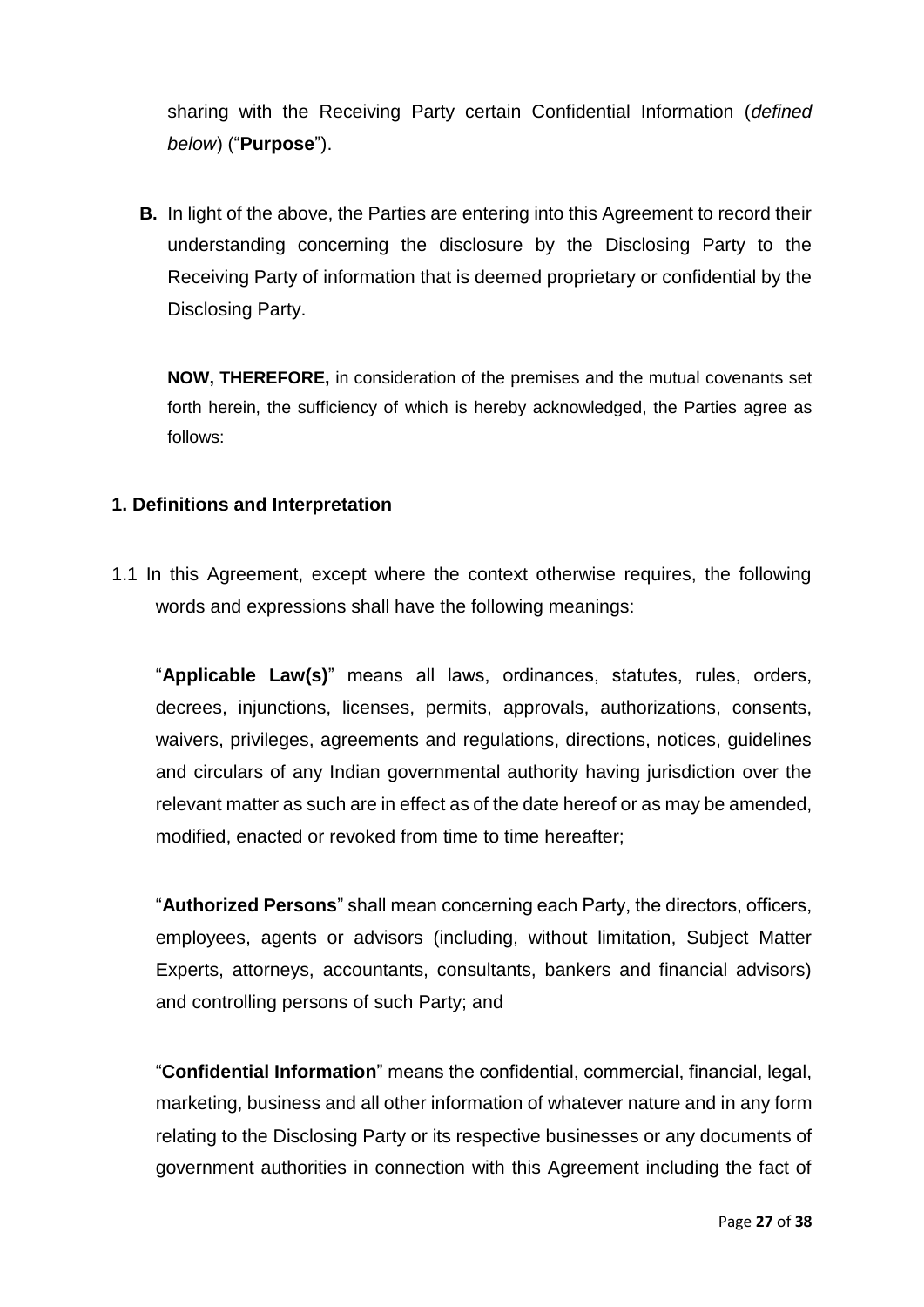receiving or requesting such documents or information (whether written or oral, in any form or medium), given/disseminated by the Disclosing Party to the Receiving Party, and any communication between the Parties and/or their Authorized Persons.

- 1.2 In this Agreement (unless the context requires otherwise):
	- 1.2.1 The terms "hereof", "herein", "hereby", "hereto", "hereunder" and derivative or similar words refer to this entire Agreement;
	- 1.2.2 Heading, sub-headings and bold typeface are only for convenience and shall be ignored for interpretation;
	- 1.2.3 Any term or expression used but not defined herein shall have the same meaning attributable to it under Applicable Law;
	- 1.2.4 Words importing the singular include the plural and vice-versa; and
	- 1.2.5 Any reference to this Agreement or other document shall include all amendments, changes and/ or modifications made to this Agreement or such other documents in accordance with the provisions hereof or thereof.

## **2. Obligations of the Receiving Party**

- 2.1 The Receiving Party hereby agrees and undertakes that it:
	- 2.1.1 shall keep the Confidential Information confidential subject to the terms and conditions of this Agreement;
	- 2.1.2 shall take all necessary and reasonable actions to maintain the confidentiality of the Confidential Information disclosed to it by the Disclosing Party;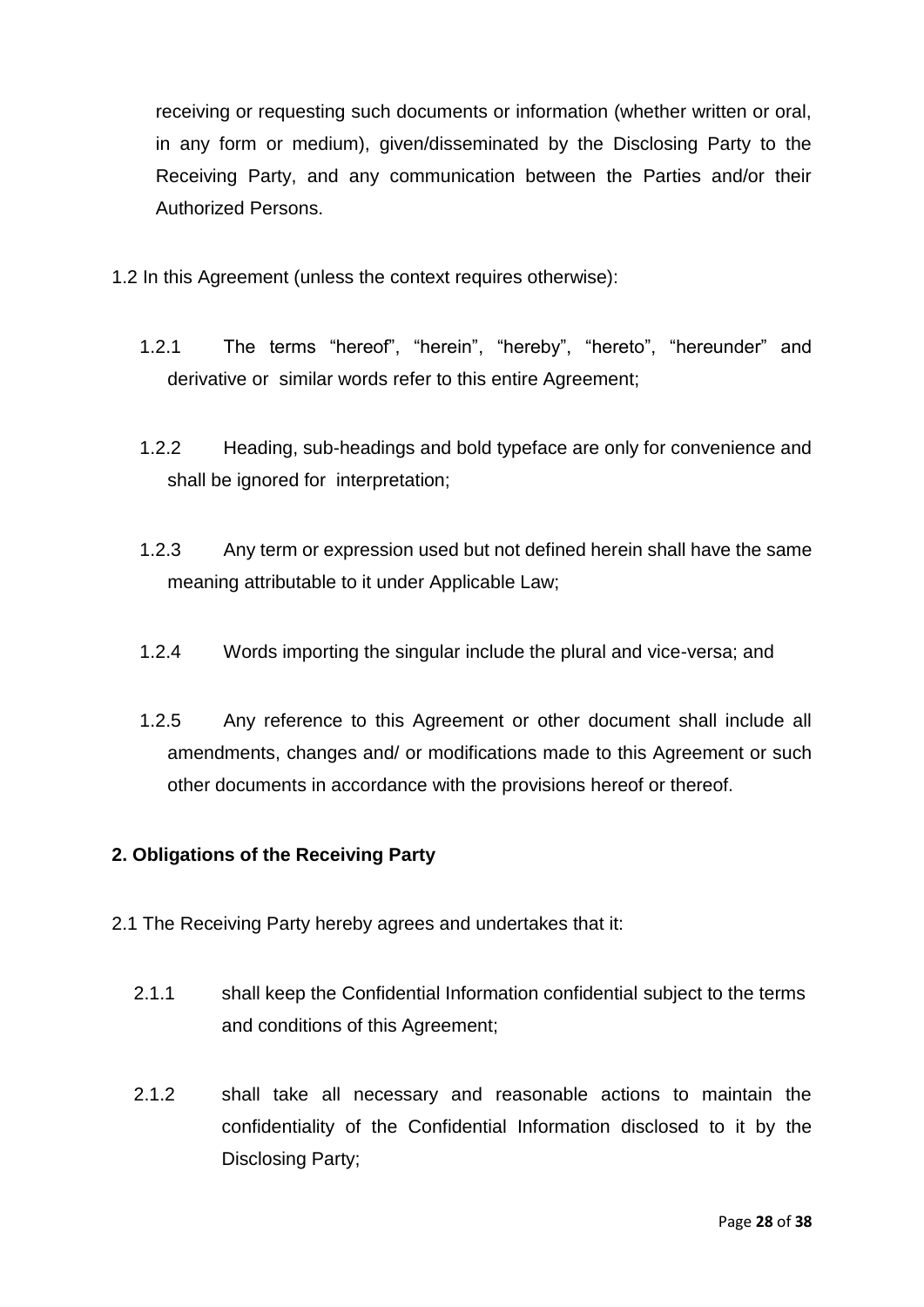- 2.1.3 shall not disclose to any third party the facts and any such information which has been made available to it without the prior written consent of the Disclosing Party.;
- 2.1.4 shall not use the Confidential Information or any part of it for any purpose other than restricted to the intended purposes by the Disclosing Party;
- 2.1.5 shall not make any copies or make any summaries or transcripts of the whole or any part of the Confidential Information unless required for this Agreement or unless permitted in writing by the Disclosing Party;
- 2.1.6 shall notify the Disclosing Party immediately, if it becomes aware that any Confidential Information has been disclosed to or is in the possession of any person who is not an Authorized Person;
- 2.1.7 shall handover to an Authorised Person of the Disclosing Party and/or destroy and delete, as the case may be, any records of whatsoever nature in the possession, custody or control of the Receiving Party which contain any Confidential Information or which are produced or received by the Receiving Party in connection with the Confidential Information from the Disclosing Party upon fulfilment of the Purpose of this Agreement and not later than 7(seven) days from the date of written demand from the Disclosing Party. Provided, however, that Receiving Party may retain the Confidential Information as is necessary to enable it to comply with any Applicable Law;
- 2.1.8 shall not use the Confidential Information to the competitive disadvantage of the Disclosing Party; and
- 2.1.9 holds the Disclosing Party harmless and indemnified from any direct liability, direct damage, direct loss, reasonable cost or expense (including any reasonable attorney's fees)incurred or suffered by the Disclosing Party on account of the proven breach of any provision of this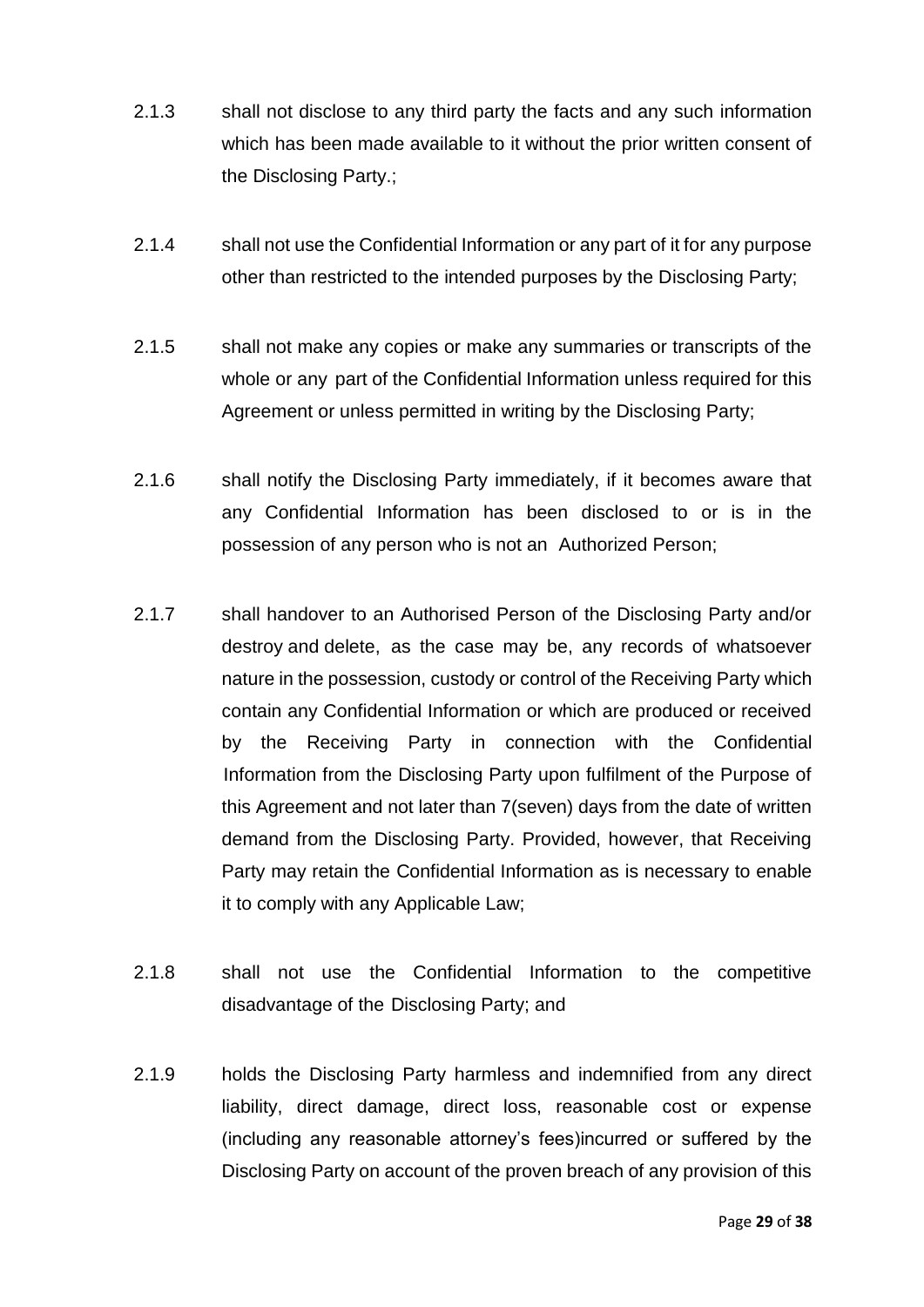Agreement by the Receiving Party; provided, however, that the total liability of the Receiving Party to both DIPAM and the Disclosing Party for the Proposed Transaction and/or this Agreement shall under no circumstances exceed the fees received by the Receiving Party in connection with the Proposed Transaction, except in the event of wilful misconduct or gross negligence by the Receiving Party.

- 2.2The Receiving Party shall not be liable for release or disclosure of, and the confidentiality obligations under this Agreement shall not apply to, any Confidential Information that:
	- 2.2.1 is required to be disclosed by any Applicable Law or any governmental or other regulatory, administrative or judicial authority of any country, provided that, to the extent legally permitted, the Receiving Party provides the Disclosing Party a prior written notice sufficient to allow the Disclosing Party to seek a protective order or other appropriate remedies;
	- 2.2.2 at the time of its disclosure is within the public domain.

2.2.3 is or becomes part of the public knowledge by publication or otherwise than by breach or default of the Receiving Party; or

- 2.2.4 is approved in writing for public release by the Disclosing Party.
- 2.3If any portion of any Confidential Information falls under one or more of the exceptions as set out in Clause 2.2 above, the remaining part/portion of the Confidential Information shall continue to be subject to the prohibitions and restrictions as set out in this Agreement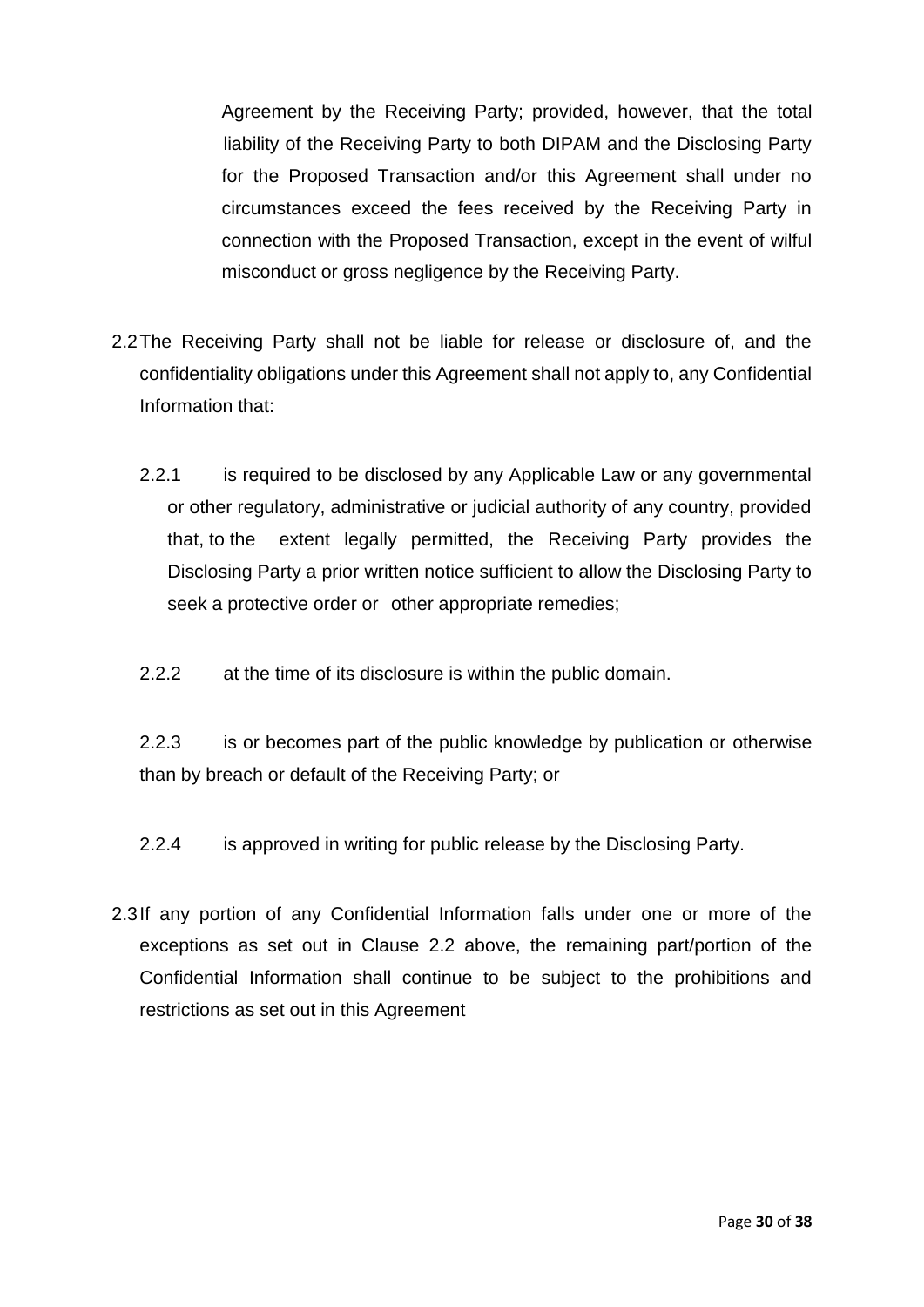## **3. Ownership, Sharing, and Return of Confidential Information**

- 3.1 All Confidential Information shall be deemed to be (and all copies thereof or of any part or parts thereof shall become upon the creation thereof) and shall remain the property of the Disclosing Party.
- 3.2Notwithstanding anything contained in Clause 2 of this Agreement, the Receiving Party shall be able to share Confidential Information with DIPAM, its professional and / or legal advisors, Department of Financial Services, Authorised Persons or any other entity authorised by DIPAM solely for the purpose of this Agreement. Confidential Information that constitutes unpublished price sensitive information will be identified by the Disclosing Party as "unpublished price sensitive information" as defined in the Securities and Exchange Board of India (Prohibition of Insider Trading) Regulations, 2015 (as amended). Provided further that Confidential Information identified as "unpublished price sensitive information" by the Disclosing Party may be shared with the aforementioned persons if the Disclosing Party consents to such sharing and informs the Receiving Party(ies) that such information can be shared with the aforementioned persons as per Applicable Law.Upon fulfilment of the Purpose and not later than 7 (seven) days from the date of written demand from the Disclosing Party, the Receiving Party shall return to the Disclosing Party or erase, delete and destroy all the Confidential Information and records or materials related thereto, which are in possession of the Receiving Party, as the case may be, provided however that Receiving Party may retain the Confidential Information as is necessary to enable it to be in compliance with any Applicable Law.

#### **4. Governing Laws and Settlement of Dispute**

This Agreement, including but not limited to any dispute or claim relating to this Agreement or the rights of the Parties, shall be governed by and construed in accordance with the laws of India. Both the Parties agree to submit to the exclusive jurisdiction of the courts at New Delhi, India for disputes arising out of this Agreement.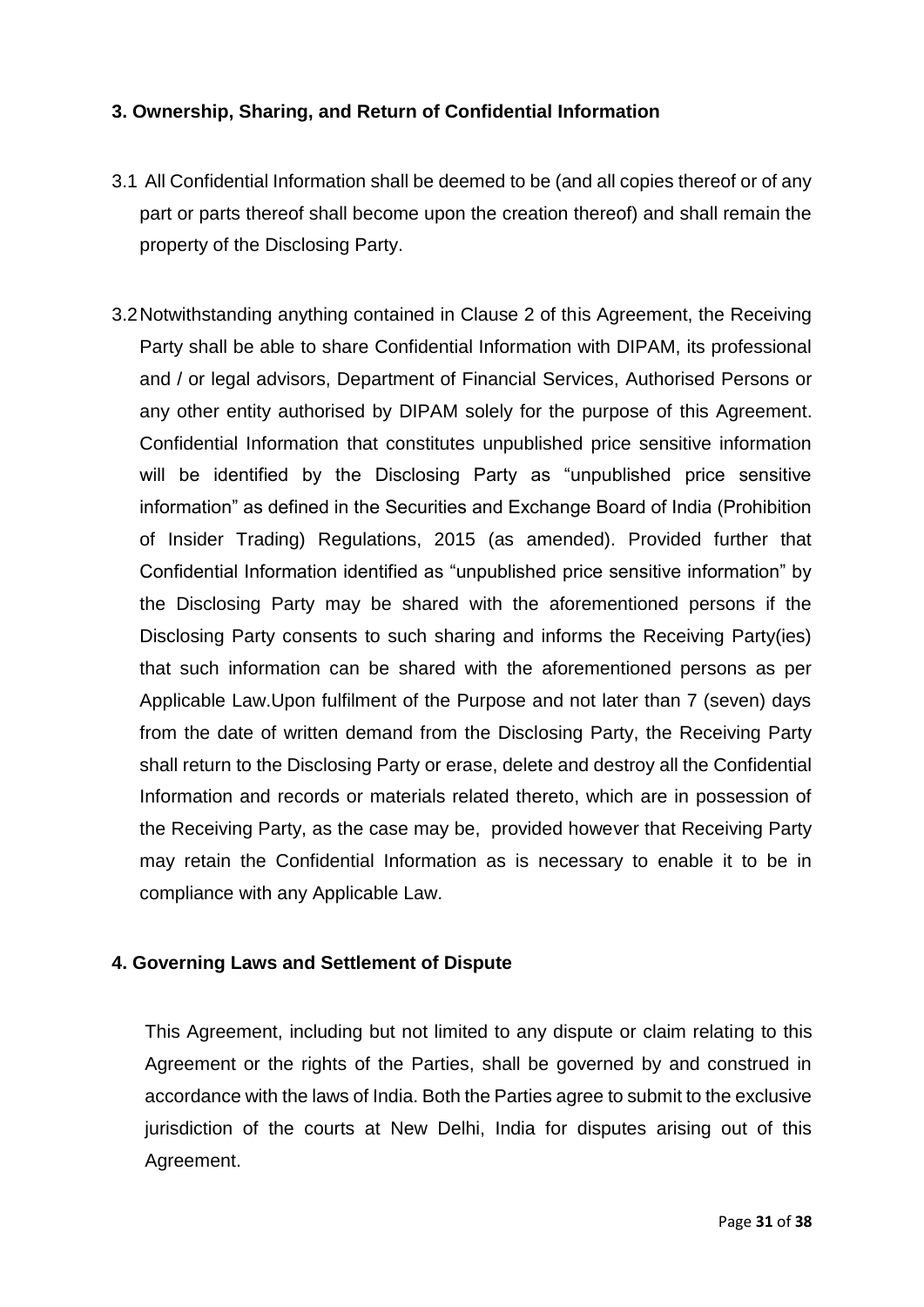#### **5. Counterparts**

This Agreement may be executed in two or more counterparts, each of which, when executed and delivered, shall be deemed an original, but all of which together shall constitute the same instrument and any Party may execute this Agreement by signing any one or more of such originals or counterparts.

#### **6. Term**

This Agreement including the confidentiality obligations contained herein shall survive for 3 (three) years of: (a) closing of the Proposed Transaction; or (b) the date on which it is determined that the Proposed Transaction will not be consummated, whichever is later.

The Parties hereto have entered into this Agreement the day and year first above written:

For and on behalf of: For and on behalf of:

Legal Advisor

Name:\_\_\_\_\_\_\_\_\_\_\_\_\_\_\_ Name: \_\_\_\_\_\_\_\_\_\_\_\_\_

DIPAM DFS

| Name: |
|-------|
|-------|

Designation: example of the contract of the Designation:  $\Box$ 

Name:\_\_\_\_\_\_\_\_\_\_\_\_\_\_\_ Name: \_\_\_\_\_\_\_\_\_\_\_\_\_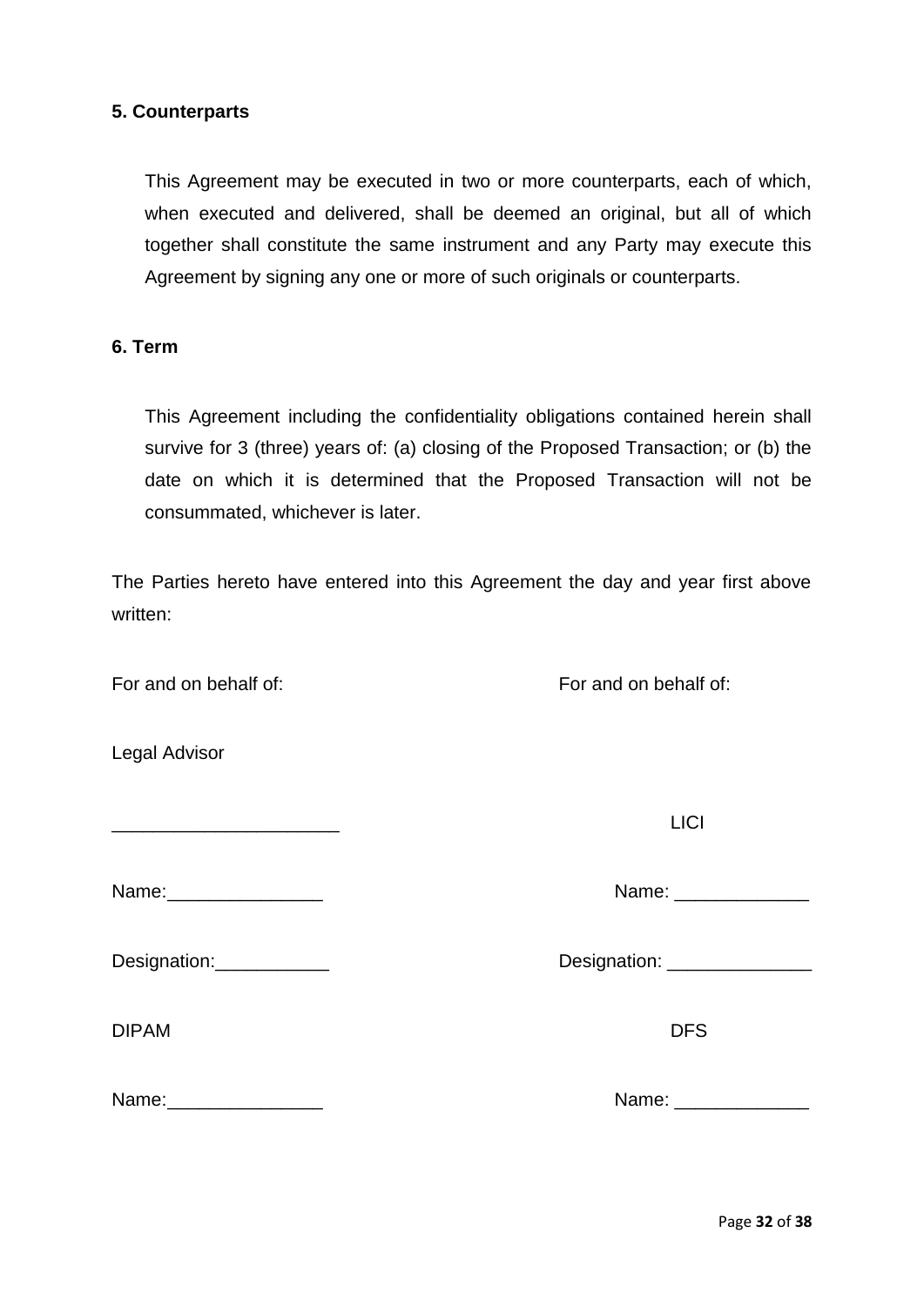Designation:\_\_\_\_\_\_\_\_\_\_\_ Designation: \_\_\_\_\_\_\_\_\_\_\_\_\_\_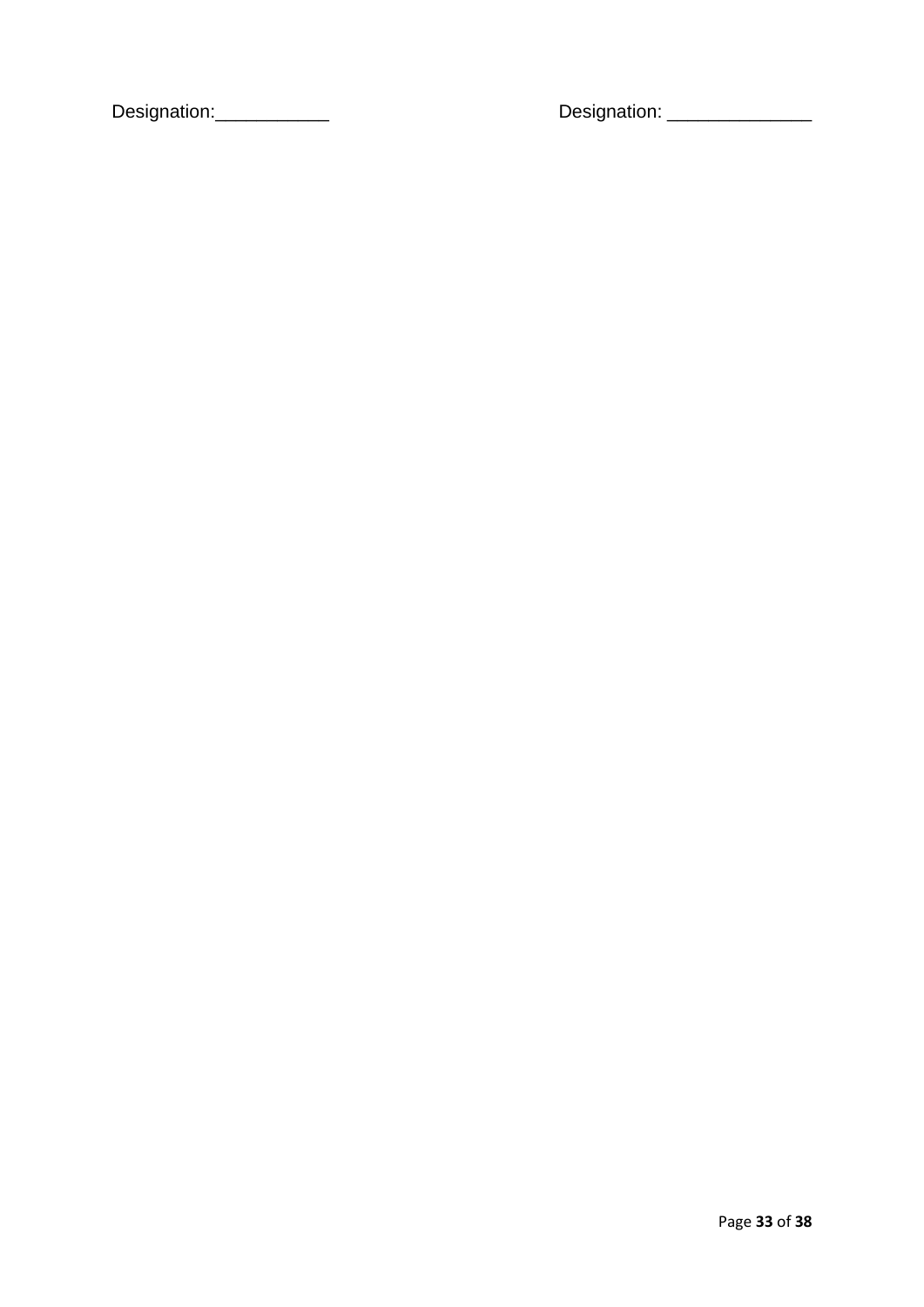No. 5/3/2011-Policy Government of India Ministry of Finance Department of Disinvestment

> Block 14, CGO Complex, Lodhi Road, New Delhi- 110003

> > Dated the 8<sup>th</sup> June, 2011

## OFFICE MEMORANDUM

#### **Subject: Guidelines for qualification of Advisers for disinvestment process.**

In order to inspire public confidence in the selection of Advisers through competitive bidding, the Government had framed comprehensive and transparent guidelines defining the criteria for their selection. In addition to using a set of criteria like sector experience, knowledge, commitment etc., additional criteria for qualification/disqualification of the parties to act as Advisers to the Government for disinvestment transactions were prescribed by the Department of Disinvestment vide its O.M. No. 5/3/2011 – Policy dated 2.5.2011.

2. In supersession of the above-mentioned O.M. of this Department, the revised criteria for qualification/disqualification of the parties to act as Advisers for disinvestment transactions would be as under:

(a) Any conviction by a Court of Law or indictment/adverse order by a regulatory authority for a grave offence against the Advising concern or its sister concern would constitute a disqualification. Grave offence would be defined to be of such a nature that it outrages the moral sense of the community. The decision in regard to the nature of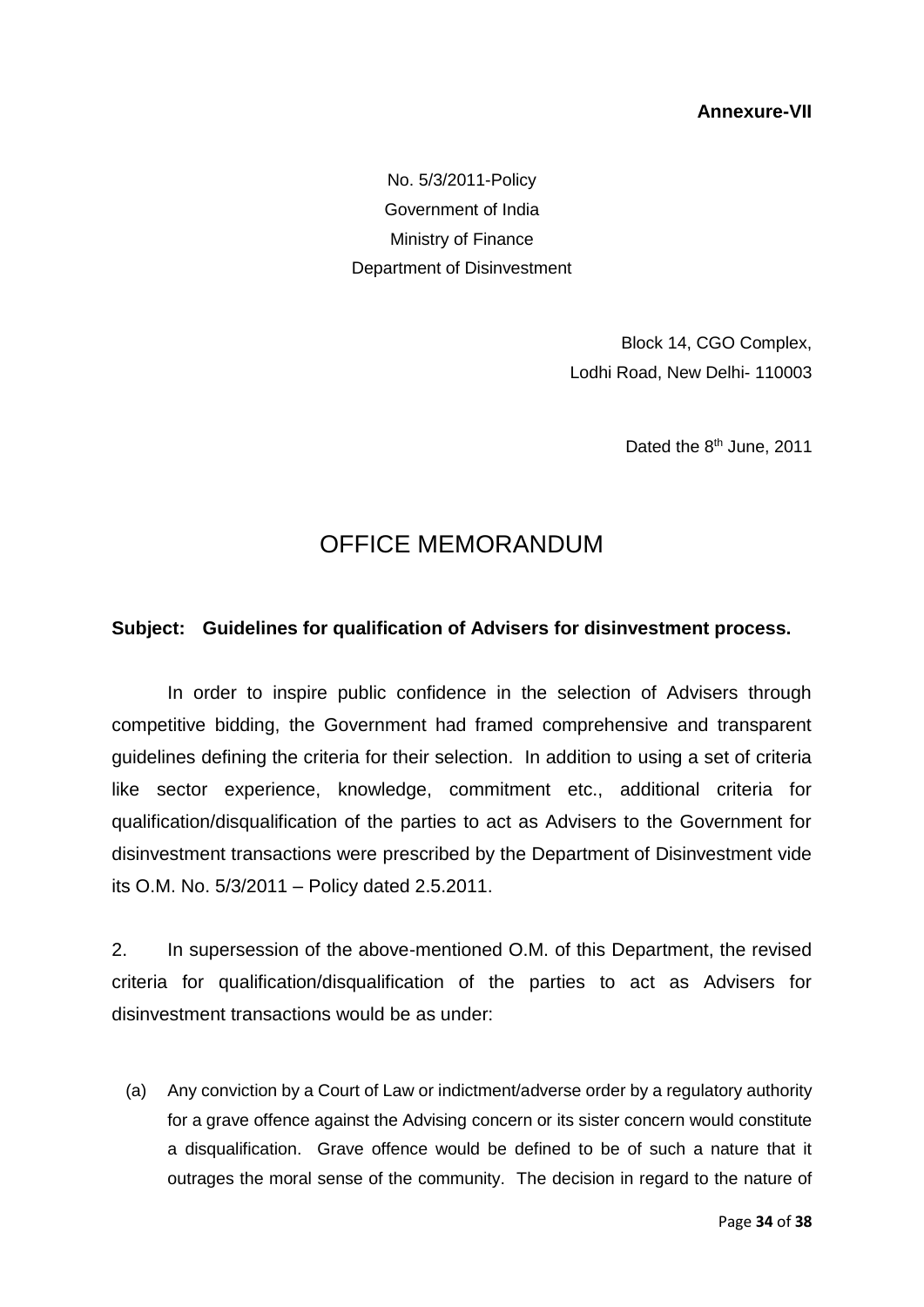offence would be taken on a case-to-case basis after considering the facts of the case and relevant legal principles by the Government. Similarly, the decision in regard to the relationship between the sister concerns would be taken based on relevant facts and after examining whether the two concerns are substantially controlled by the same person/persons.

- (b) In case such a disqualification takes place, after the entity has already been appointed as Adviser, the party would be under an obligation to withdraw voluntarily from the disinvestment process, failing which the Government would have the liberty to terminate the appointment/contract.
- (c) Disqualification shall continue for a period that Government deems appropriate.
- (d) Any entity, which is disqualified from participating in the disinvestment process, would not be allowed to remain associated with it or get associated merely because it has preferred an appeal against the order based on which it has been disqualified. The mere pendency of appeal will have no effect on the disqualification.
- (e) The disqualification criteria would come into effect immediately and would apply to all the Advisers already appointed by the Government for various disinvestment transactions, which have not yet been completed.
- (f) Before disqualifying a concern, a Show Cause Notice why it should not be disqualified would be issued to it and it would be given an opportunity to explain its position.
- (g) Henceforth, these criteria will be prescribed in the advertisements seeking Expressions of Interest (EOI) from the interested parties to act as Adviser. Further, the interested parties shall be required to provide with their EOI an undertaking to the effect that no investigation by a regulatory authority is pending against them. In case any investigation is pending against the concern or its sister concern or against the CEO or any of its Directors/Managers/Employees, full details of such investigation including the name of the investigating agency, the charge/offence for which the investigation has been launched, name and designation of persons against whom the investigation has been launched and other relevant information should be disclosed, to the satisfaction of the Government. For other criteria also, similar undertaking will be obtained along with EOI. They would also have to give an undertaking that if they are disqualified as per the prescribed criteria, at any time before the transaction is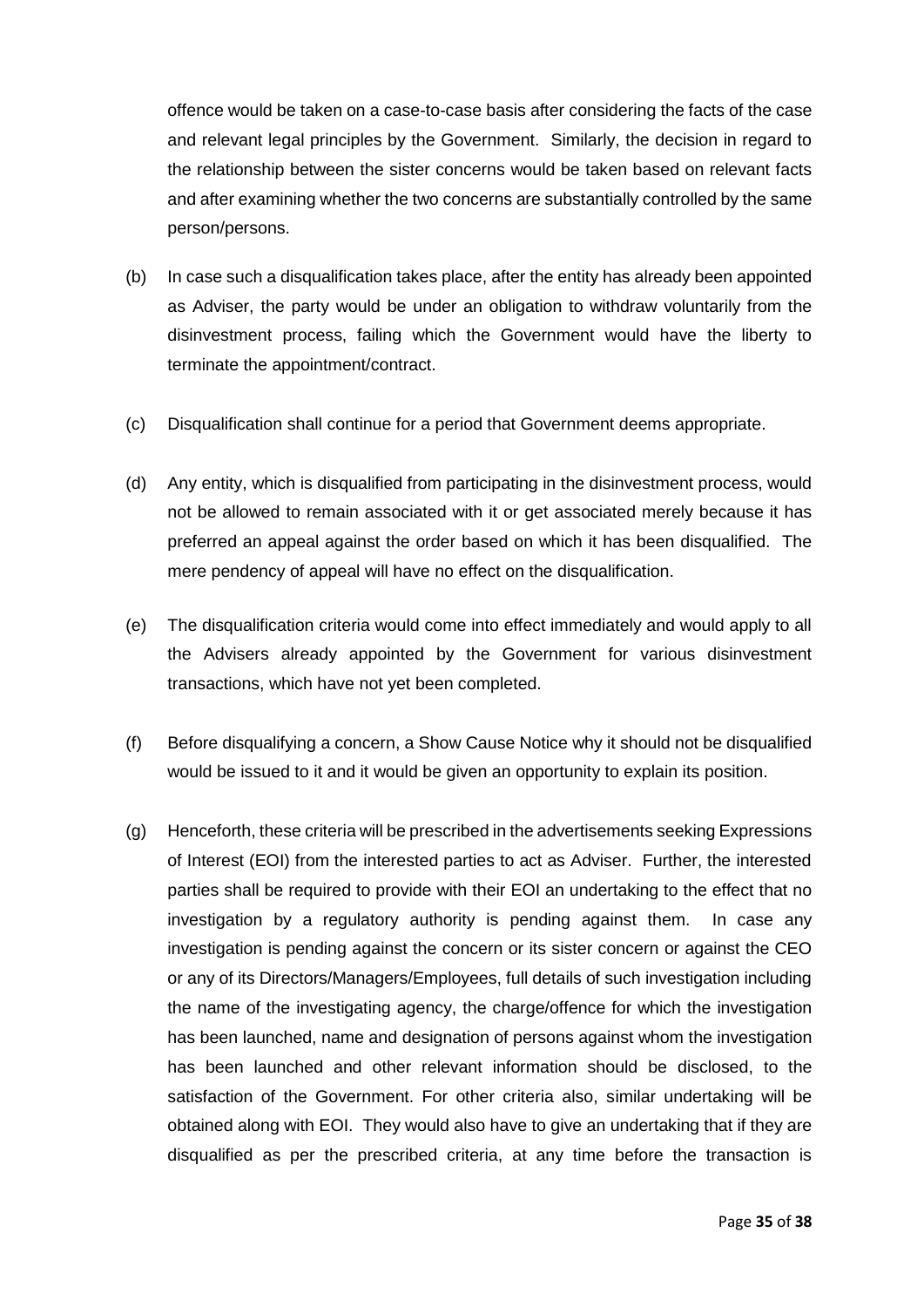completed, they would be required to inform the Government of the same and voluntarily withdraw from the assignment.

(h) The interested parties would also be required to submit a list of or disclose any mandated transactions which are in the same line of business as that of the company (being disinvested) in respect of any transaction of same nature as the transaction for which the Government and/or the Company (being disinvested) is proposing to select or have appointed the Adviser and confirm in writing that there exists no conflict of interest as on the date of submitting their proposal for appointment/ their appointment as Advisers in handling of the transaction and that, in future, if such a conflict of interest arises, the Adviser would immediately intimate the Government/Company (being disinvested) of the same.

The Government/Company (being disinvested) shall at its sole discretion after providing due and reasonable opportunity decide whether such future conflict of interest shall materially adversely affect the interest of the Government and the Company (being disinvested) in relation to the transaction and shall be entitled to grant the consent to the Adviser to continue as Adviser or terminate the appointment of the Adviser. For disinvestment purposes, conflict of interest is defined to include engaging in any activity or business by the Adviser in association with any third Party, during the engagement, which would or may be reasonably expected to, directly or indirectly, materially adversely affect the interest of Government of India and/ or the Company (being disinvested) in relation to the transaction, and in respect of which the Adviser has or may obtain any proprietary or confidential information during the engagement, that, if known to any other client of the Adviser, could be used in any manner by such client to the material disadvantage of Government of India and/ or the Company (being disinvested) in the transaction.

(i) The conflict of interest would be deemed to have arisen if any Adviser in respect of the transaction is appointed by a third party for advising or acting on behalf of or associated with any other person or entity (including any company, partnership, proprietary concern or individual or an HUF or association of persons or body of individuals) which is engaged in the same line of business as that of the Company (being disinvested), in respect of any transaction of same nature as the transaction for which the Government and/or the Company (being disinvested) is proposing to select or have appointed the Adviser. Further, the decision of the Government/Company (being divested) as to whether such other person or entity is engaged in the same line of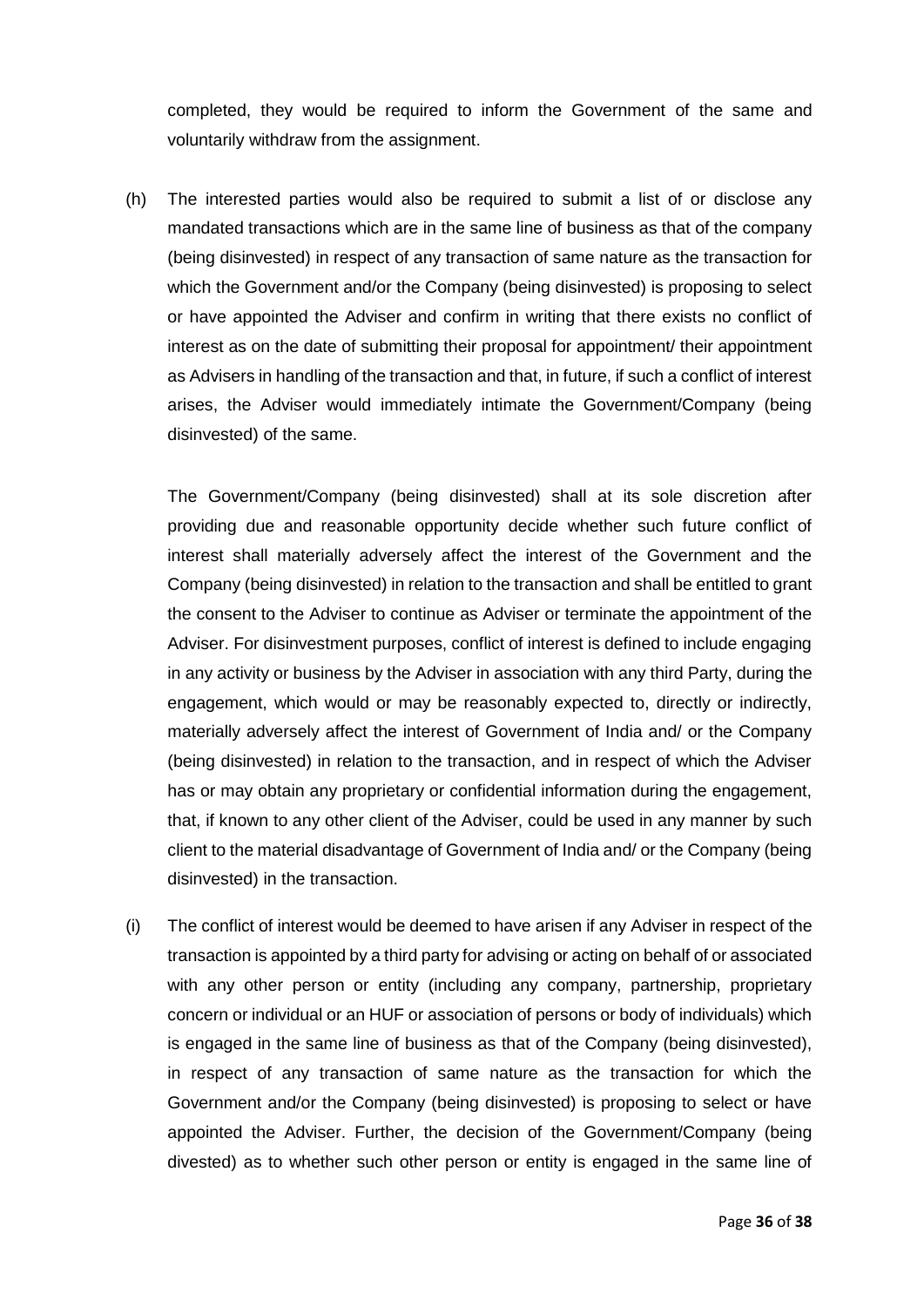business as that of the Company being disinvested, shall be final and binding on the Adviser.

- (j) The conflict of interest would also be deemed to have arisen if any Adviser firm/ concern has any professional or commercial relationship with any bidding firm/ concern for the same disinvestment transaction during the pendency of such transaction. In this context, both Adviser firm and bidding firm would mean the distinct and separate legal entities and would not include their sister concern, group concern or affiliates etc. The professional or commercial relationship is defined to include acting on behalf of the bidder or undertaking any assignment for the bidder of any nature, whether or not directly related to disinvestment transaction. (This clause is applicable in strategic sale only).
- (k) The interested parties would also be required to give information and disclose that as on the date of submitting their proposal for appointment/ their appointment as Advisers in respect of the transaction, they are advising or acting on behalf of or associated with any other person or entity (including any company, partnership, proprietary concern or individual or an HUF or association of persons or body of individuals) which is engaged in the same line of business as that of the Company (being disinvested), in respect of any transaction of same nature as the transaction for which the Government and/or the Company (being disinvested) is proposing to select or have appointed the Adviser.

- In the event the Adviser fails to disclose that it is advising or acting on behalf of or associated with any other person or entity which is engaged in the same line of business as that of the Company (being disinvested), in respect of any transaction of same nature as the transaction for which the Government and/ or the Company (being disinvested) is proposing to select or have appointed the Adviser, at the time of giving the afore-mentioned undertaking, the Government/Company (being disinvested) shall be entitled to terminate their appointment. Before terminating the appointment, a show cause notice stating why its appointment should not be terminated would be issued giving it an opportunity to explain its position.

(l) For a period commencing from the date of appointment of the Adviser till the completion of the transaction, the Adviser shall keep the Company/ Government informed of any mandate/contract entered into to advise or act on behalf of or associate itself with, any other person or entity (including any company, partnership, proprietary concern or individual or an HUF or association of persons or body of individuals) which